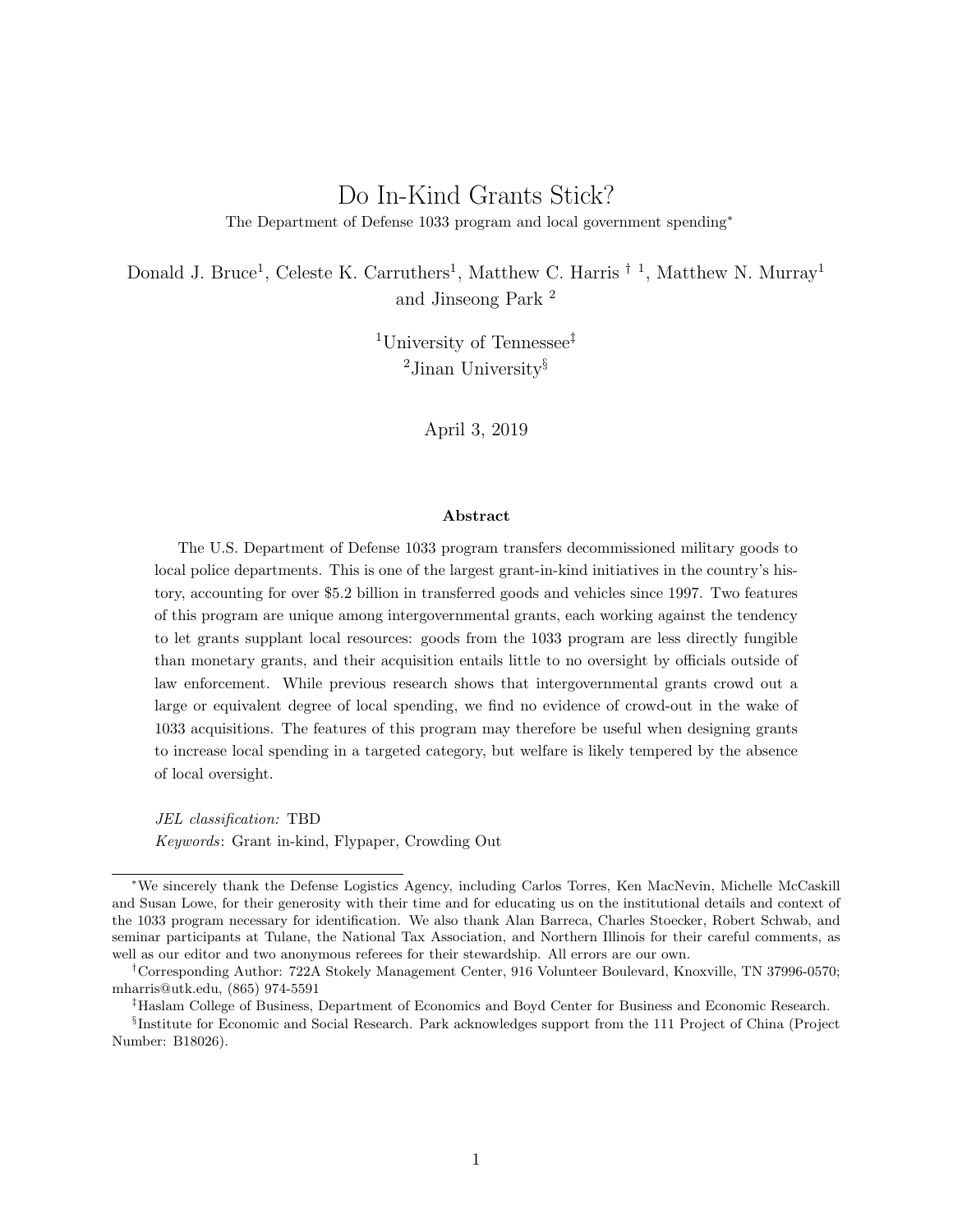# I Introduction

Intergovernmental transfers are a key source of funds to local governments. The National League of Cities reports that approximately 5 percent of municipal budgets comes through the federal government, while an additional 30-40 percent of local government revenues comes from states.<sup>[1](#page-1-0)</sup> The motivation for and structure of grant programs are both important because this external funding will affect the allocation of local public resources, overall local spending, and subsequent welfare. In some cases grants may be used to redistribute resources from high-income to low-income areas, in turn addressing differentials in local tax capacity. In other instances, local government provision of a public good may be preferable to state or federal provision, either due to diseconomies of scale or heterogeneity in preferences between local jurisdictions. In these circumstances, providing grants to local governments for the provision of a particular service may generate more welfare than the federal government providing the service directly. Grants are also widely used to address interjurisdictional spillovers (as with transportation infrastructure), and they may serve as a lever for paternalistic oversight from higher levels of government in a federalist system. If local preferences lead to too little spending on a public good, state or national agencies may choose to encourage more provision through grants.

The underlying motivation for a grant matters because it determines how the grant should be structured to maximize welfare. At the heart of this issue is the extent to which grants from higher levels of government replace, or crowd out, lower-level government spending. For example, if the goal is simply to redistribute income, a lump sum grant would yield the largest welfare gain to local citizens. Such a grant, however, could crowd out a substantial degree of funds that local budget-setters would have committed in the absence of external support. Thus, if the impetus for a grant is to correct the under-provision of a public good or to elicit spillovers, the grant should be designed to minimize crowd-out and promote stickiness. In this case, crowding out is undesirable and may defeat the objectives of the grant program.

Intergovernmental grants typically crowd out some degree of recipient spending no matter how grant funds are earmarked, which is consistent with theoretical expectations outlined by [Bradford](#page-28-0) [and Oates](#page-28-0) [\(1971\)](#page-28-0). For example, [Lutz](#page-29-0) [\(2010\)](#page-29-0) examines the fiscal consequences of New Hampshire's

<span id="page-1-0"></span><sup>1</sup>http://www.nlc.org/revenue-from-intergovernmental-transfers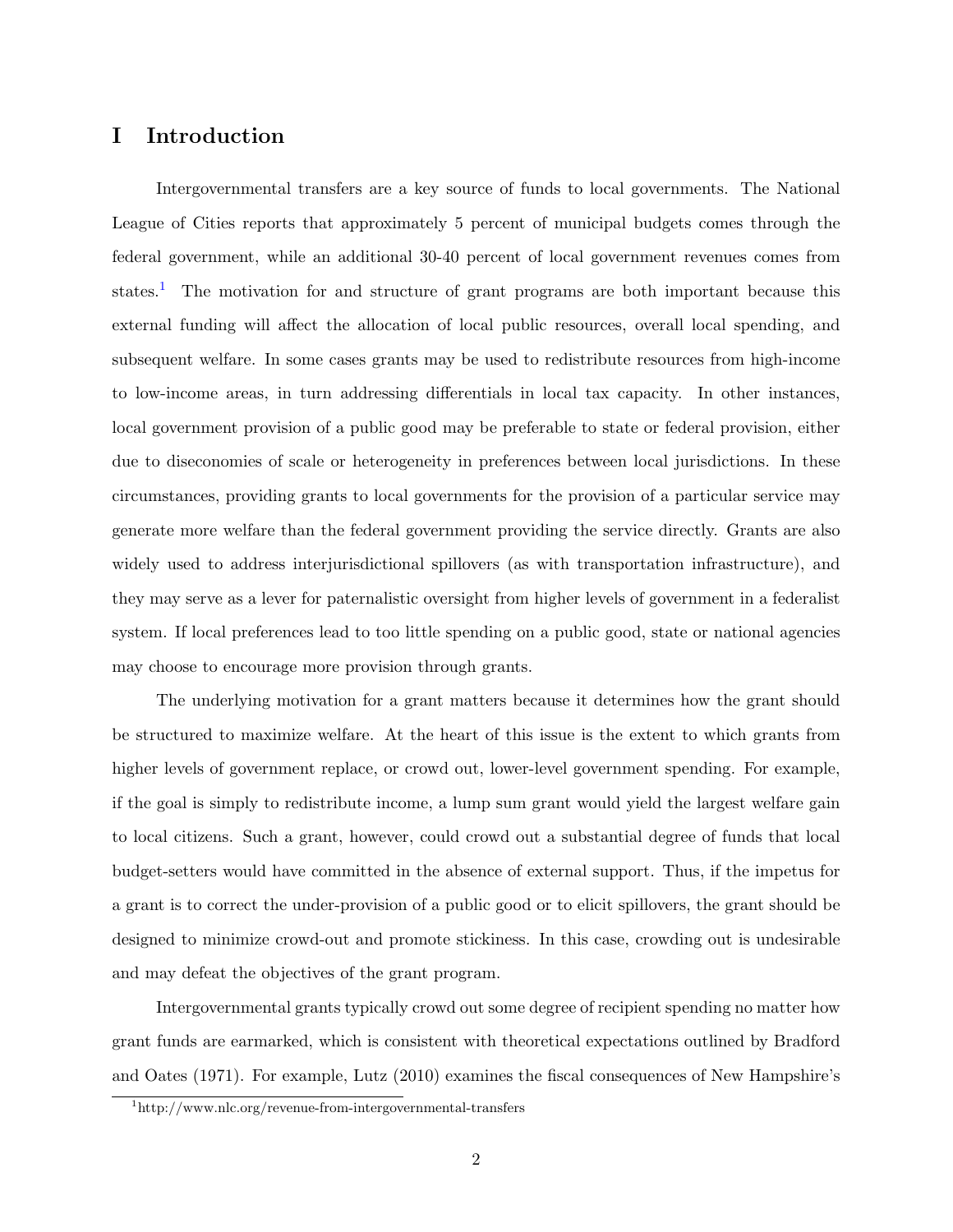1999 school finance reform and shows that the tax burden of local residents falls by 90 cents per grant dollar. Lutz attributes this finding to the context surrounding the reform, including the state's direct democracy that allows for reflection of median voter preferences, perfect information on the part of the voters regarding the reform, fiscal autonomy of the state, and fungibility of the grants. Crowding out is rarely perfect in settings that have been studied: most of the literature on intergovernmental grants shows that some share of grant proceeds translates into higher spending, a result dubbed the "flypaper effect" [\(Hines and Thaler,](#page-29-1) [1995\)](#page-29-1). The extent of crowd out has been studied for a number of funding sources and funding intentions, including matched Title I education grants [\(Gordon,](#page-28-1) [2004;](#page-28-1) [Cascio et al.,](#page-28-2) [2013\)](#page-28-2), health care [\(Baicker and Staiger,](#page-28-3) [2005\)](#page-28-3), highway funding [\(Knight,](#page-29-2) [2002\)](#page-29-2), and law enforcement [\(Baicker and Jacobson,](#page-27-0) [2007;](#page-27-0) [Evans and Owens,](#page-28-4) [2007\)](#page-28-4). A related literature describes agency or grant features that make income equivalence unlikely, usually highlighting institutional features that differ from the conditions considered by [Bradford and Oates](#page-28-0) [\(1971\)](#page-28-0). See, for example, [Filimon et al.](#page-28-5) [\(1982\)](#page-28-5), [Strumpf](#page-29-3) [\(1998\)](#page-29-3), [Payne](#page-29-4) [\(2009\)](#page-29-4), [Brooks et al.](#page-28-6) [\(2011\)](#page-28-6), [Glaeser](#page-28-7) [\(2012\)](#page-28-7).

While much is known about the effect of intergovernmental funding transfers on recipient spending, the literature is much quieter, to date, on the effect of intergovernmental grants in-kind. There are numerous examples of in-kind transfers from the public sector directly to individuals, such as food assistance, health care, and housing vouchers [\(Tabor,](#page-30-0) [2002;](#page-30-0) [Currie and Gahvari,](#page-28-8) [2008\)](#page-28-8). Such transfers have been shown to raise targeted consumption (i.e., supplement would-be spending in target areas) but perhaps not to the same extent as cash [\(Cunha,](#page-28-9) [2014\)](#page-28-9) and not without some substitution between private purchases and government provision [\(Gruber and Simon,](#page-29-5) [2008\)](#page-29-5). In a related vein of research, [Carruthers and Wanamaker](#page-28-10) [\(2013\)](#page-28-10) detect an incomplete flypaper effect arising from a pre-War school building campaign in the segregated South, which amounted to a series of large capital transfers from private philanthropies to public school districts. The question of whether intergovernmental in-kind transfers crowd out local government spending, however, is open and unstudied. Examples of in-kind transfers from one level of government to another include the Morrill Act establishing land-grant universities, emergency response equipment provided to local governments following natural disasters, and the Department of Defense 1033 program considered here.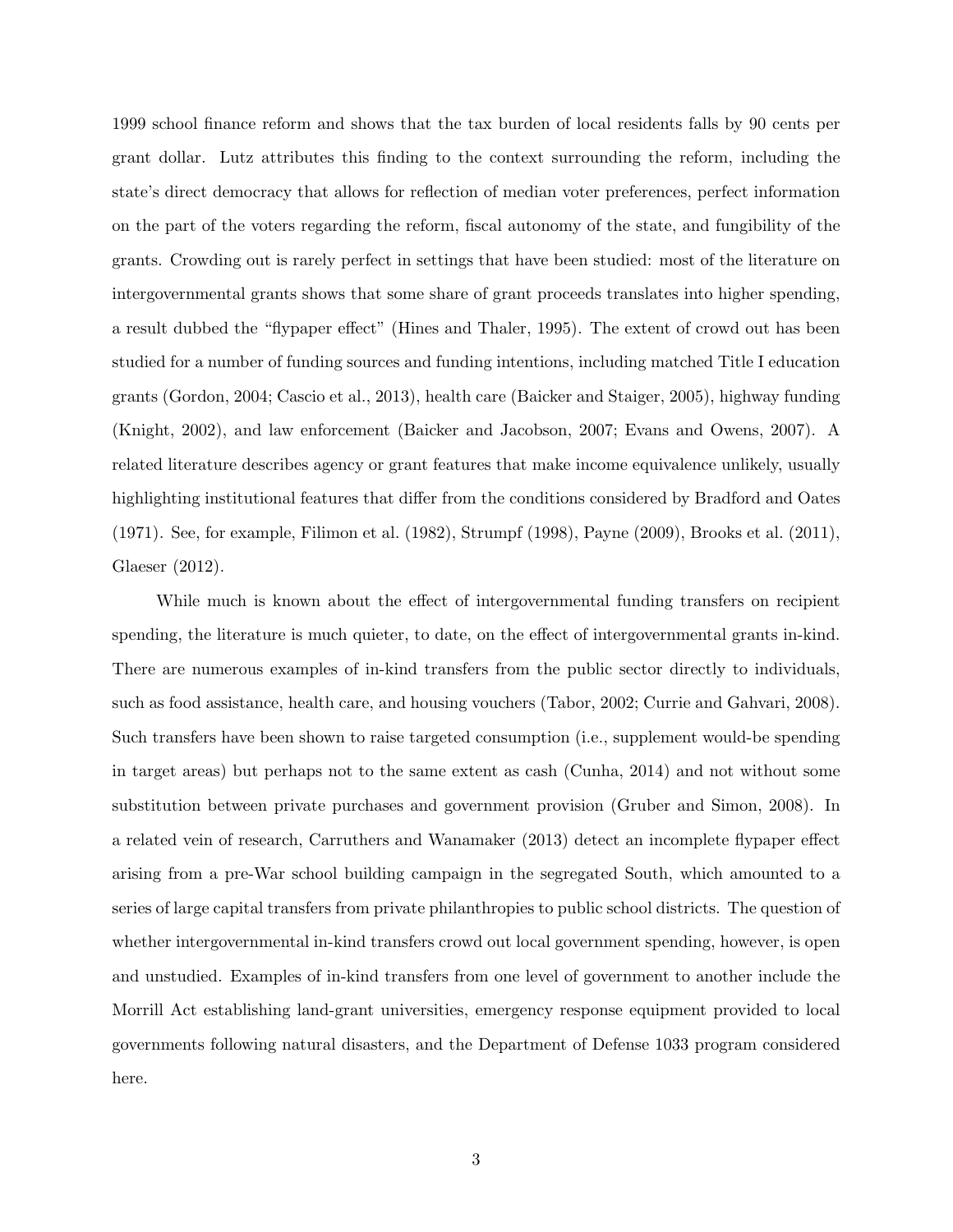We contribute to our understanding of the public finance implications of external grants by exploring local effects of the federal 1033 program, which provides surplus military gear and vehicles to local governments. This application is the first to our knowledge that investigates the fiscal impacts of intergovernmental grants taking the form of goods rather than income. Since 1997, Section 1033 of the National Defense Authorization Act has allowed for the transfer of surplus or decommissioned U.S. military equipment to local law enforcement agencies at a nominal price of zero. Decommissioned capital initially used to provide national defense is re-purposed for the provision of public safety. From 1997 through 2014, the department of defense transferred over \$5.2 billion dollars in equipment to local law enforcement agencies, making it the largest federal-to-local grant of capital goods of which we are aware.

The 1033 program offers a unique context in which to examine the effects of intergovernmental grants. Several aspects of this setting suggest that local fiscal responses to these grants may differ substantively from monetary grants of any type. First, transfers through the 1033 program are not intended to modify local spending or preferences, or to transfer resources from rich to poor. Items received through the 1033 program are physical goods and are thus less fungible than cash. They cannot be sold or transferred to other local governments. Crowding out is still possible, of course, and could manifest as intra-agency substitution within or across functions related to 1033 equipment (e.g., the department may not purchase additional uniform pants because they have received tactical pants through the 1033 program). This is most likely to arise for in-kind goods that have close substitutes within the local government's public safety budget. Additionally, decisions to acquire items through the 1033 program are made solely by police chiefs, typically without local institutional oversight, public input, or even a signature from a city or county government official. The preferences of law enforcement executives are thus pivotal and may or may not reflect those of other bureaucrats or the voting populace. As a result, the median voter is less relevant to the acquisition of goods. The opacity of the process implies that city or county officials with presumptive budgetary authority may have incomplete information about the amount of equipment that police chiefs acquire through the 1033 program. These features of the 1033 program are the inverse of the New Hampshire school finance reform that resulted in almost complete crowd out [\(Lutz,](#page-29-0) [2010\)](#page-29-0). Accordingly, we expect that 1033 transfers will result in substantively less crowding out.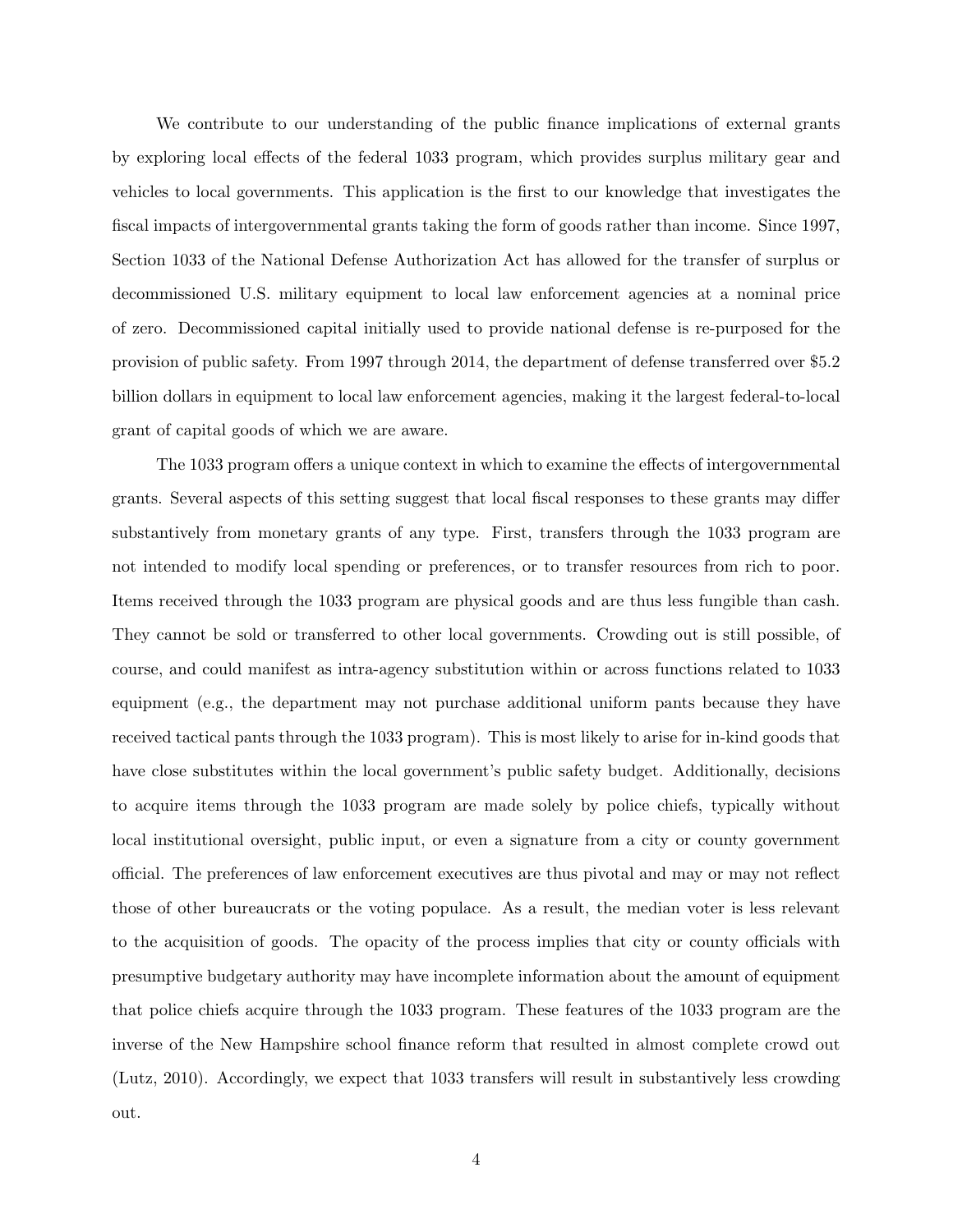To empirically evaluate the relationship between 1033 program receipts and local public spending on police protection, we form a county-year panel data set comprised of county expenditure accounts from the Annual Survey of Governments matched to the value of 1033 equipment transfers from the Defense Logistics Agency received by county government Law Enforcement Agencies, usually Sheriff's offices. Exploiting within-county intertemporal variation in 1033 acquisitions over time, we find that the value of 1033 receipts has no significant effect on local spending (i.e., a complete flypaper effect with no crowding out and no crowding in). In our baseline specification, the effect of 1033 acquisitions on local police spending is a relatively precise zero. Confidence intervals imply a crowd-out effect of no larger than 0.026% for a 1% increase in 1033 transfers, and likewise, a crowd-in effect of no more than 1.1% per 1% increase in transfers. In no specification do we find statistically significant evidence that receiving goods through the 1033 program reduces spending. The robust lack of crowding out of intergovernmental transfers stands in sharp contrast to nearly all of the related grant literature.

While grants through the 1033 program are much less likely to reflect endogenous voter preferences than other intergovernmental transfers [\(Knight,](#page-29-2) [2002\)](#page-29-2), local police spending might be correlated with other time-varying unobserved factors (e.g., preferences of police chiefs, severity of departmental budget constraints, endogenous voter preferences, perhaps, or time-varying heterogeneity in law enforcement leadership). To address concerns about omitted variables driving both police budgets and 1033 receipts, we implement an instrumental variables specification that exploits exogenous variation in transaction costs faced by departments when acquiring 1033 items, similar to [Harris et al.](#page-29-6) [\(2017\)](#page-29-6). Instrumental variables estimates are less precise, but estimated coefficients for the effect of 1033 receipts on local police expenditures are positive, nearly significant, and more consistent with crowding in rather than crowding out.

Within the limitations of our data, we examine the possibility that null results mask heterogeneous effects by county type or equipment. Acquiring items through the 1033 program may raise spending (i.e., crowd in additional resources) if the items in question are not regular purchases and require complementary inputs. Of the various types of equipment considered, vehicles are the largest and most likely to fit this description. A tactical truck, for example, may require a new storage facility, specialized training, and unforeseen maintenance. To examine this possibility, we divide 1033 receipts into vehicle and non-vehicle items. Estimated coefficients on 1033 receipts favor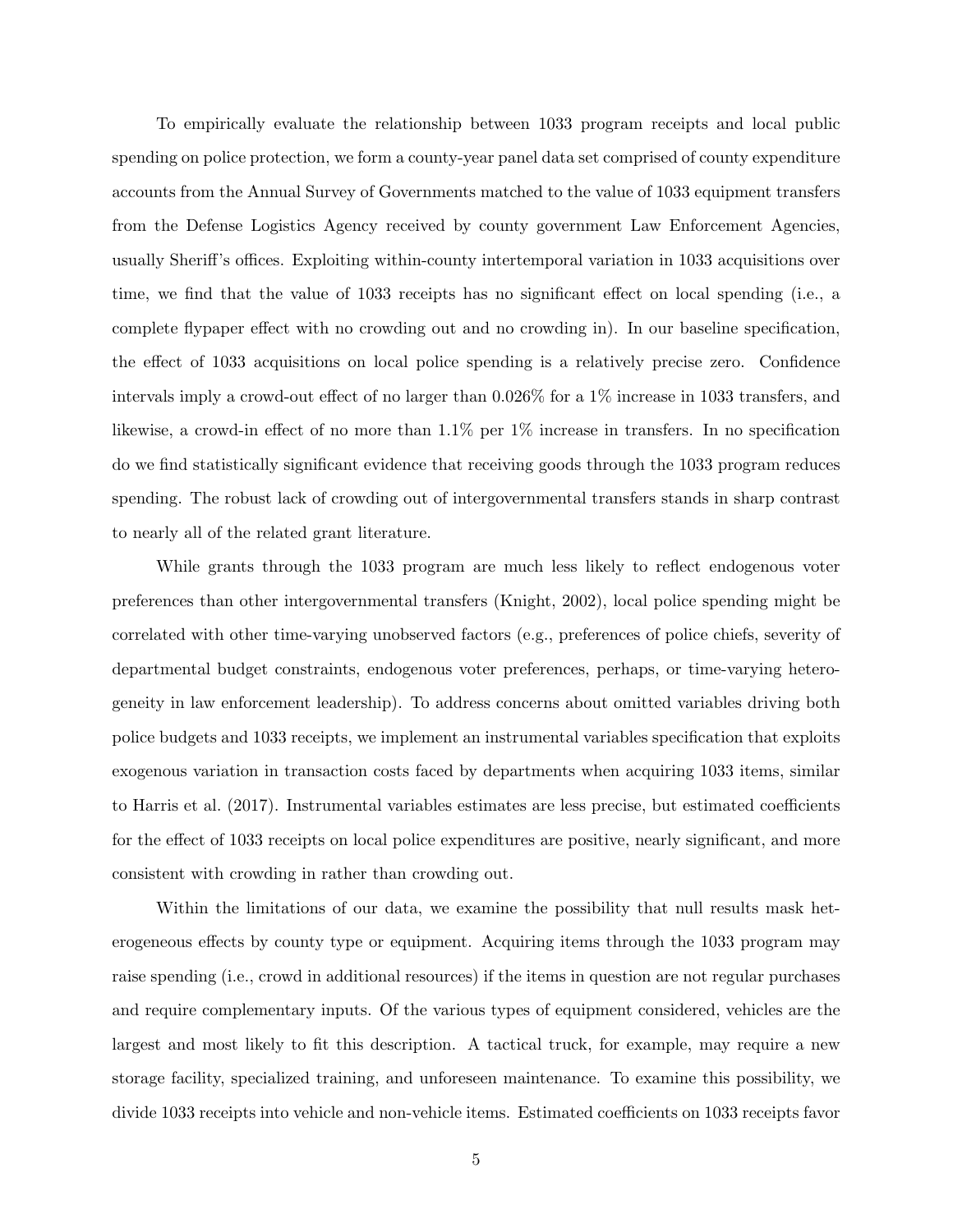crowding in for both categories of goods, although our instruments do not perform as well when confined to non-vehicle acquisitions. Additionally, we might expect the effects of 1033 receipts on local police spending to vary by the fiscal or social conservatism of an area. To evaluate this possibility, we divide the county panel according to political leanings in the 2008 presidential election. We find that democratic counties exhibit greater evidence of crowding in, although that is likely partially because Democrat counties tend to be larger urban counties which likely have greater flexibility in budgets to accommodate relatively small ad hoc requests from law enforcement.

The absence of crowding out is likely attributable to the design of the 1033 program rather than special features of law enforcement. [Evans and Owens](#page-28-4) [\(2007\)](#page-28-4) and [Baicker and Jacobson](#page-27-0) [\(2007\)](#page-27-0) examine intergovernmental financial transfers to law enforcement and find significant but partial crowding out, in accord with the body of research on intergovernmental grants. The 1033 program transfers capital goods, often large and rarely purchased by agencies on their own, with decision makers positioned at the end-user department rather than higher levels or inter-departmental levels of local authority. On the surface, the absence of a significant crowd-out (or crowd-in) effect of 1033 transfers on local spending can be viewed as a positive outcome, given that the program is not designed to replace or amplify local spending. More importantly, the program-specific circumstances offer lessons for how intergovernmental transfers could be designed to minimize crowd out. In cases where higher levels of government wish to increase overall local spending or one reason or another, policy makers might look to the structure of the 1033 program for guidance.

# II Relevant Background on the 1033 program

The 1033 program was created as a part of the National Defense Authorization Act of 1997. The stated purpose of section 1033 was to enable the Department of Defense to transfer military equipment no longer in use to local Law Enforcement Agencies (LEAs) to assist in drug interdiction. While the 1033 program has garnered considerable attention for transferring tactical equipment (e.g., assault rifles and armored personnel carriers) to local law enforcement, it has also facilitated transfers of clothing, ice chests, first aid kits, flashlights, etc. Over 70 percent of the items transferred were of a non-tactical nature. The 1033 program was not designed to be a grant-in-kind program, but rather an avenue for surplus defense items.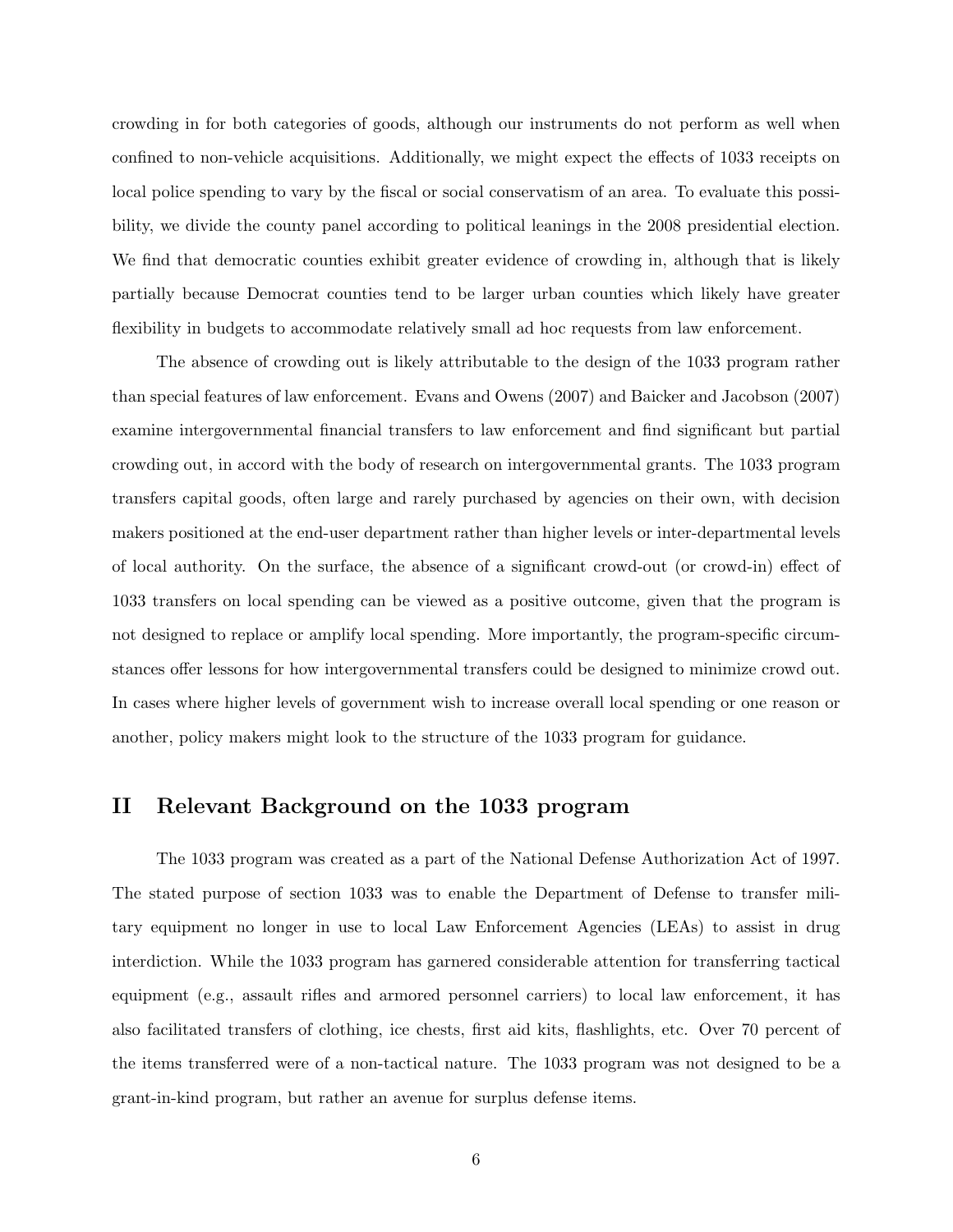Several features of the 1033 program stand in sharp contrast to most intergovernmental transfers. First, the items transferred are relatively non-fungible goods of a very specific nature. The Defense Logistics Agency (DLA) forbids secondary transfers of items acquired through the 1033 program to other agencies.<sup>[2](#page-6-0)</sup> Second, there is very little, if any, administrative costs to participating in this program. There is a simple two-page form to register as a receiving agency. There is then a one page form to request non-tactical items, a one page form to request an armored vehicle, a one-page form to request an aircraft, and so forth. The highest-ranking signature on these forms is that for the chief of police or a law enforcement officer of similar rank. Unlike Title 1 grants, for example, these transfers are not overseen or administered by the state.<sup>[3](#page-6-1)</sup> Similarly, the acquisition process does not operate under the auspices of county or municipal governments who make funding decisions, nor is there any other form of public oversight. Rather, 1033 acquisitions may occur with or without the knowledge of the local budgetary authority and likely without the knowledge of voters. While federal monetary grants to local governments must be accounted for and therefore included in the budgetary process, that is not the case with the 1033 program.<sup>[4](#page-6-2)</sup>

These features create conditions under which transfers can have an ambiguous effect on local budgets for law enforcement. If local voters and elected officials are aware of equipment transfers through the 1033 program, they may choose to reduce police budgets in subsequent years as is the case with receipts from civil asset forfeitures [\(Baicker and Jacobson,](#page-27-0) [2007\)](#page-27-0). This would be especially likely for transfers that are a close substitute for items that could be acquired from private sector vendors. Alternatively, if voters and elected officials are (relatively) unaware of 1033 transfers, these transfers may have no effect on police budgets. However, there are at least two mechanisms by which transfers through the 1033 program may actually increase police budgets, or lead to crowding in. First, many state programs contain clauses that equipment must be used in some form, or returned to the DLA. While these clauses are essentially toothless (no burden of proof is required), they would give law enforcement officials leverage to request budget increases. Second, for certain sorts of equipment there may be a complementary inputs effect, where the items

<span id="page-6-1"></span><span id="page-6-0"></span><sup>2</sup>For example, a police department cannot request utility trucks and gift them to the county ambulance service.

<sup>&</sup>lt;sup>3</sup>While each state does have a coordinator, the function of this role is to facilitate communication rather than control or coordinate the use of funds or gather data.

<span id="page-6-2"></span><sup>4</sup>The field on the ASG questionnaire explicitly asks respondents to exclude depreciation and other capital asset accounting from their reported expenditure figures. The survey is designed to capture operating costs rather than the depreciation of buildings or in this case, military surplus.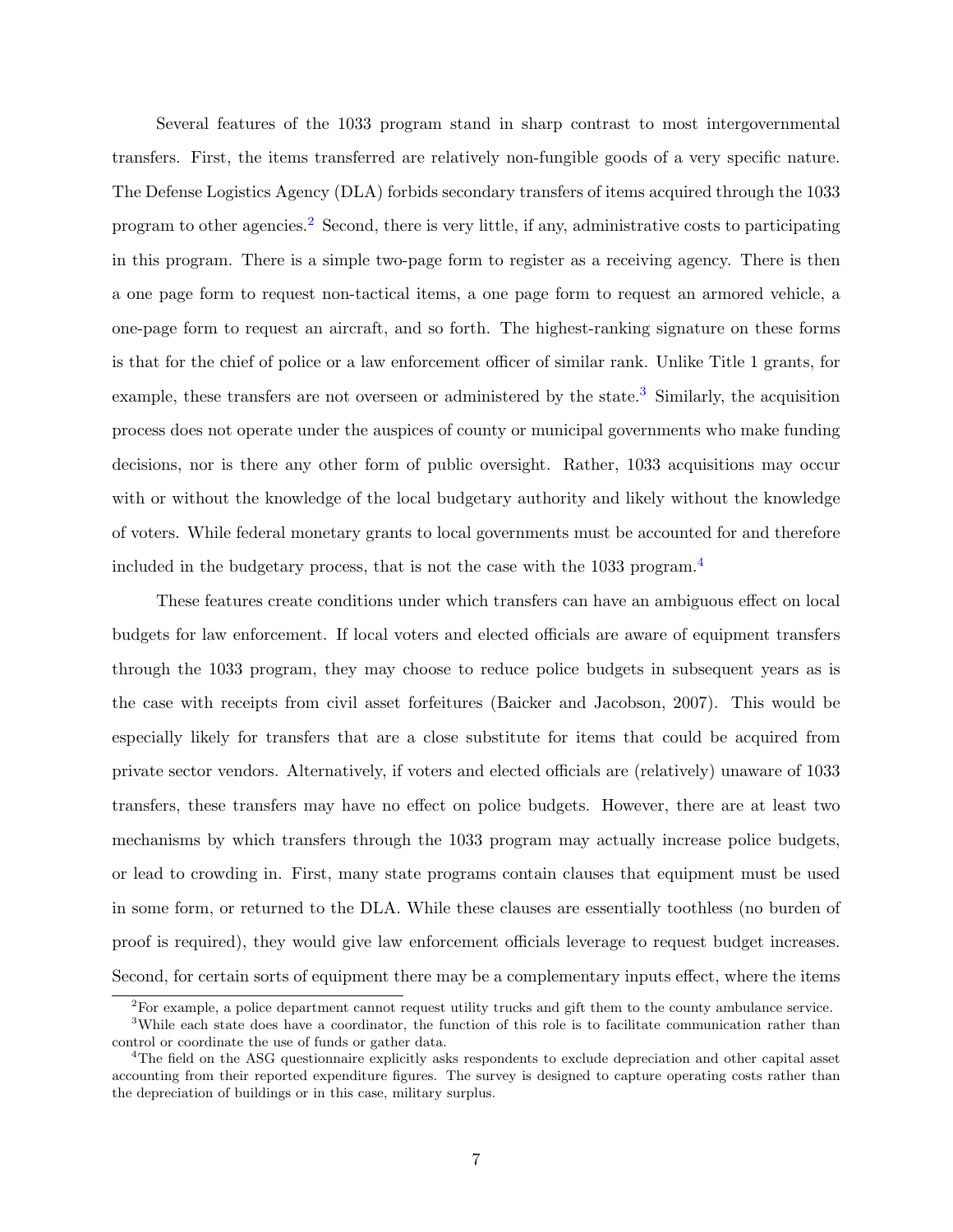cannot be engaged to produce public safety without additional inputs. Therefore, the receipt of items through the 1033 program increases the marginal returns to discretionary resources allocated to police departments, thus justifying higher spending until net marginal benefits equalize across funding categories.<sup>[5](#page-7-0)</sup>

#### II.A Program Logistics and the Role of HIDTA designation

Due to the unique structure of the 1033 program, receipts through this program are less vulnerable to the sorts of endogeneity concerns first addressed by [Knight](#page-29-2) [\(2002\)](#page-29-2). Nevertheless, we follow a a fixed effects instrumental variable (FE-IV) specification with Bartik-type instruments with an identification strategy similar to [Harris et al.](#page-29-6) [\(2017\)](#page-29-6). Although the empirical approach in this paper closely follows [Harris et al.](#page-29-6) [\(2017\)](#page-29-6), these two papers answer fundamentally different questions. Whereas the former examined the effects of acquiring tactical equipment on citizen complaints, deaths of police and civilians and drug arrests, this paper focuses solely on the impact of these grants in kind on local expenditures on law enforcements. An abbreviated discussion of the institutional details behind our identification strategy follows. For a more thorough discussion of institutional details, we refer the reader to [Harris et al.](#page-29-6) [\(2017\)](#page-29-6) for further discussion.

Our instruments are interactions of time-series and cross-sectional variables that rely on distinct sources of exogenous variation. On the time-series dimension, the amount of equipment available for distribution through the 1033 program varies exogenously year-by-year. Disbursements of tactical items increased sharply in 2006 when the M-16 was replaced by the M-4 carbine as the standard issue weapon for the Army and Marine Corps. After 2009, the draw down from Iraq and Afghanistan steeply increased the availability of all types of equipment. More generally, the supply of equipment is determined by national military spending and need rather than any facet of local law enforcement. Regarding cross-sectional exogenous variation, law enforcement agencies face plausibly exogenous differences in the transportation costs associated with acquiring 1033 items. The interaction of these two factors (variation in availability and transaction costs) yields variables that affect the cost of acquiring goods through the 1033 program but are uncorrelated with

<span id="page-7-0"></span> ${}^{5}$ For example, if a police department receives a large military vehicle, they may need a storage facility and a diesel mechanic. With these inputs in place, the vehicle may contribute substantially toward public safety; without the complementary inputs, the vehicle will simply sit idle. The same analogy can be drawn for guns requiring ammunition and training time, or non-tactical items requiring storage space.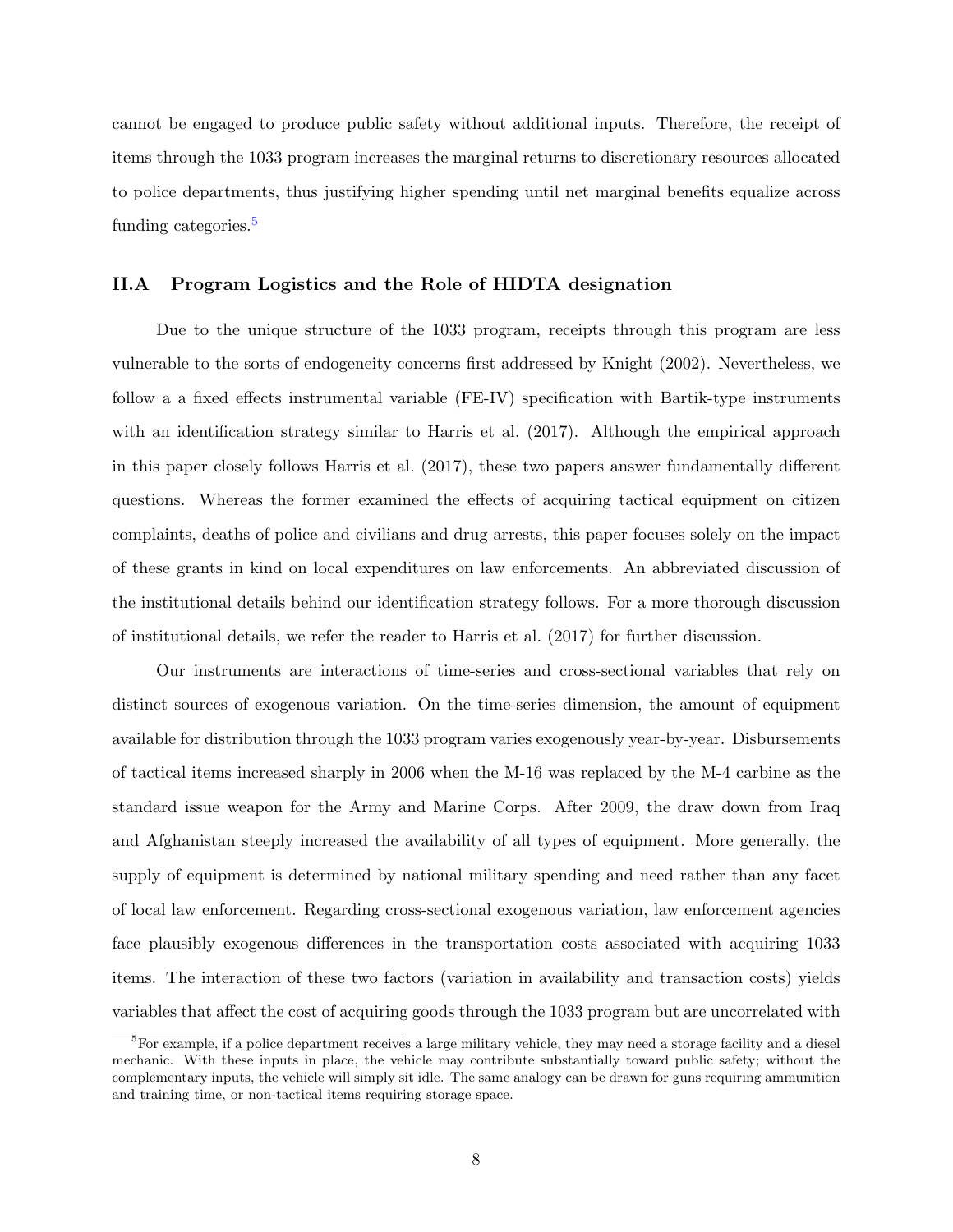bureaucratic and voter preferences for public safety or other unobservable factors that determine police budgets.

The DLA also states that when there are competing claims by different jurisdictions for a given item, preference will be given to counties that have been designated "High Intensity Drug Trafficking Areas (HIDTAs)." There is a field for "HIDTA" on the 1033 vehicle request form. This is an important source of variation, given that vehicles account for approximately half of the total value of goods distributed through the program. While DLA relayed that they were able to meet the needs of local enforcement agencies over time (meaning there was no long-term two-way selection problem), being designated a HIDTA was a consideration in determining which claims were prioritized at a given point in time. The interaction of HIDTA with the total value of equipment distributed through the 1033 program in a given year serves as our main instrument in the empirical specification. Additionally, local LEAs were responsible for their own costs in identifying, evaluating, and acquiring equipment through the 1033 program. There are 18 Field Activity Centers (FAC) that are in charge of distributing 1033 items. All decomissioned items, particularly those of a sensitive nature, are sent to the FAC nearest the military unit from which the decomissioned item originated for processing. LEAs that acquire 1033 items must pay for all transaction costs, including evaluation and shipping costs from the FAC where the decommissioned items are processed. The location of these FAC's predates the 1033 program by at least 20 years, meaning that their placement is completely independent of whether nearby police departments are substantial users of surplus equipment. Additionally, being near a FAC does not equate to being near a military base. All else equal, LEAs that are farther from a FAC will face higher evaluation and acquisition costs than LEAs in close proximity to a FAC. Given that items are only made available for claim by local law enforcement in a 14-day window and that claimed items must be immediately taken into possession, the difference between traveling 100 miles or 200 miles to evaluate goods is non-trivial. We therefore also use inverse distance to the nearest FAC as a cross sectional component of these Bartik instruments.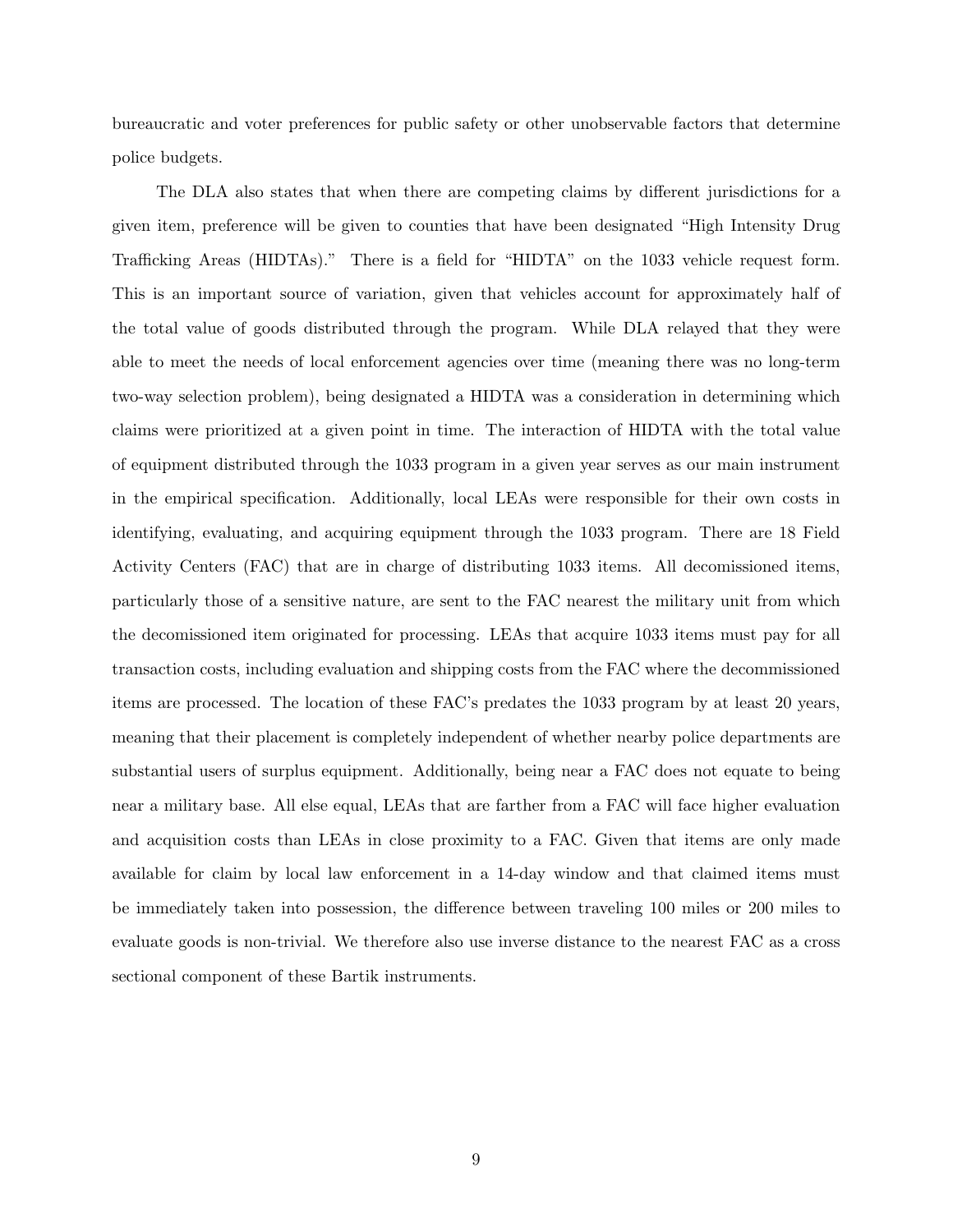# <span id="page-9-1"></span>III Data

The main source of local finance data is the Census of Governments and the Annual Survey of Government Finances (ASG) from 2006 to 2014, collected by the U.S. Census Bureau. While the Census Bureau canvassed the universe of government units in 2007 and 2012, data for other years are based on voluntary surveys of the same government units. These data provide detailed information on the revenues and expenditures of different levels of government. We primarily focus on police expenditures of county governments because this is the finest unit of government for which all necessary data are available. Police protection expenditures comprise spending on "police patrols and communications, crime prevention activities, detention and custody of persons awaiting trial, traffic safety, and vehicular inspection."[6](#page-9-0)

Although ASG data are widely used in the public finance literature, there are some known issues that must be acknowledged. First, any zero values in ASG data can either represent a true zero or a missing figure; differentiating between the two is not always possible. Fortunately, only 1.3 percent of the sample reported zero expenditure for police protection. Assuming that data from counties that consistently reported zeros for police protection are valid, those dubious zeros account for less than one percent of the observations. Second, the county-year panel in the ASG data is not balanced. If survey participation decisions of governments are not random conditional on the control variables, our estimates would be biased. While we use the unbalanced panel as our primary analytical sample, we show in Tables [9](#page-23-0) and [10](#page-23-1) that results are similar when using balanced panels.

Data on transfers of military equipment to local law enforcement agencies come from the DLA. These data contain information on agencies to which transfers were made, item name and corresponding National Stock Number (NSN), shipping date, quantity, and the acquisition value of the item. The data that we use in the analysis were last updated in September 2016 and coded at the individual agency level. Thus, we infer county information from the agency name and the state to which the agency belongs by combining DLA data with the Law Enforcement Agency Identifiers Crosswalk file created by the Bureau of Justice Statistics and the National Archive of

<span id="page-9-0"></span><sup>&</sup>lt;sup>6</sup>The definition of police expenditure is available on the Annual Survey of State and Local Government Finances webpage. Source: [https://www.census.gov/programs-surveys/gov-finances/about/glossary.html#par\\_](https://www.census.gov/programs-surveys/gov-finances/about/glossary.html#par_textimage_613285724) [textimage\\_613285724](https://www.census.gov/programs-surveys/gov-finances/about/glossary.html#par_textimage_613285724)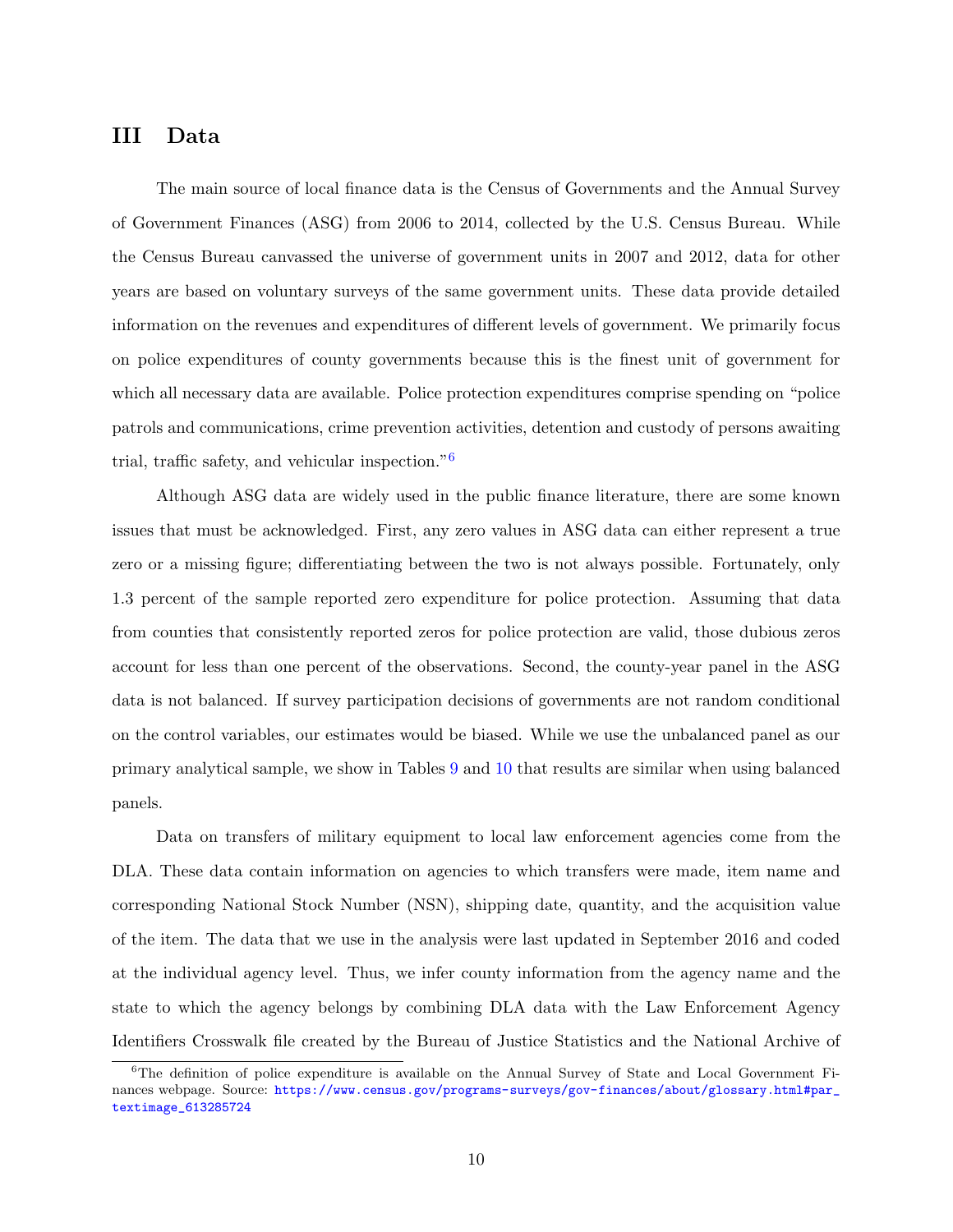Criminal Justice Data (NACJD). We first combine the two datasets using character-merge and then manually match observations that have low matching scores or cannot be matched automatically. Observations from agencies whose county information cannot be identified are dropped from the sample.<sup>[7](#page-10-0)</sup>

We also collect information on county characteristics from other sources. Data on crime rates are obtained from the county-level Uniform Crime Reports, published by the Federal Bureau of Investigation and reproduced by the NACJD. Using agency-level data provided by the FBI, NACJD imputes missing data and aggregates the data by county.<sup>[8](#page-10-1)</sup> We use aggregate rates of arrests for murder, rape, robbery, aggravated assault, burglary, and other assaults. The Census provides intercensal population estimates, which includes demographic information for counties. Using these estimates, we calculate the male population share, the share of population aged 15 to 24, and an index of racial diversity similar to the one used by [Alesina et al.](#page-27-1)  $(1999)$ .<sup>[9](#page-10-2)</sup> Data on household median income and unemployment rates are obtained from the Small Area Income and Poverty Estimates of the Census Bureau and Bureau of Labor Statistics, respectively. Finally, we collect data on the 2008 U.S. presidential election from The Guardian.<sup>[10](#page-10-3)</sup> The data contain the number of votes that each presidential candidate received by county.

The counties in our analytical sample constitute a substantial portion of county-level law enforcement in the United States. The Bureau of Justice Statistics reported that the U.S. as a whole spends \$100 billion on the policing aspect of law enforcement per year.<sup>[11](#page-10-4)</sup> County Sheriff's Offices - the focus of our analysis - account for approximately \$30 billion of the \$100 billion spent nationally. In 2007, counties in our sample accounted for 73.5% of that \$30 billion (?). Additionally, county government entities in our sample absorbed a significant portion of the items distributed

<span id="page-10-0"></span><sup>&</sup>lt;sup>7</sup>In particular, because Berkshire County Sheriffs Office (MA), Northern York County Police (PA), and York-Poquoson Sheriffs Office (VA) belong to multiple jurisdictions, we are unable to uniquely identify county information for those agencies.

<span id="page-10-1"></span><sup>8</sup>For more details regarding the imputation, refer to the NACJD's Uniform Crime Reporting Program Resource Guide (https://www.icpsr.umich.edu/icpsrweb/content/NACJD/guides/ucr.html).

<span id="page-10-2"></span><sup>&</sup>lt;sup>9</sup>The racial diversity measure is defined as  $diversity_{jt} = 1 - \sum_k race_{kjt}^2$ , where  $race_{kjt}$  represents the population share of a particular race k in county j in year t, where k consists of white, black or African American, American Indian and Alaska Native, Asian and Native Hawaiian/Other Pacific Islander, two or more races.

<span id="page-10-3"></span><sup>&</sup>lt;sup>10</sup>The data can be downloaded from the *The Guardian*'s webpage (Source:  $https://www.theguardian.com/news/$ [datablog/2009/mar/02/us-elections-2008](https://www.theguardian.com/news/datablog/2009/mar/02/us-elections-2008)).

<span id="page-10-4"></span><sup>&</sup>lt;sup>11</sup>The 'policing aspect' reflects that this estimate does not include funds spent on corrections. Source: http://www.justicepolicy.org/research/3906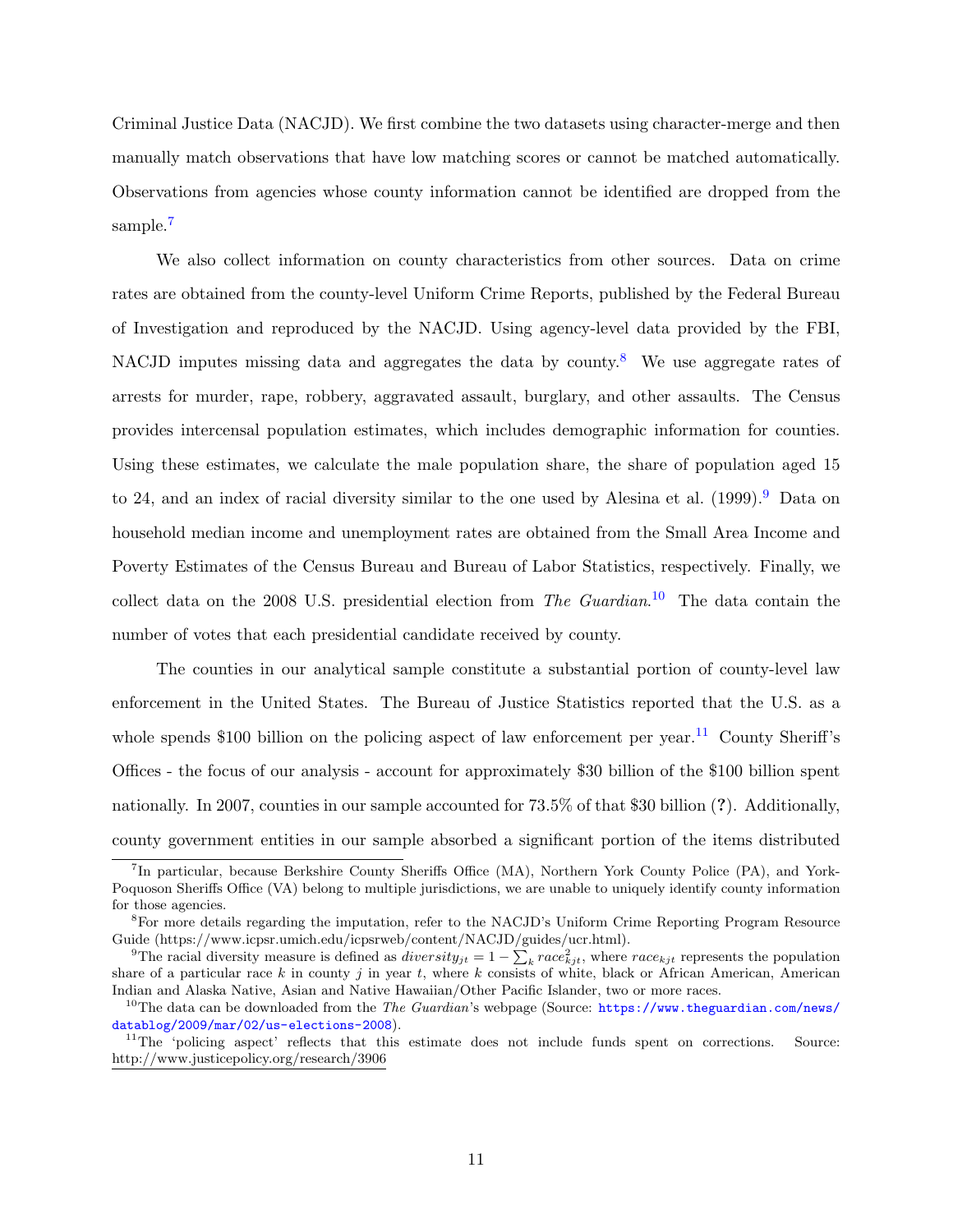|                                                        |         | Unbalanced  |         | <b>Balanced</b> |
|--------------------------------------------------------|---------|-------------|---------|-----------------|
|                                                        | Mean    | Std. Errors | Mean    | Std. Errors     |
| Lagged 1033 item value per capita $(\$)$               | 0.24    | (2.04)      | 0.19    | (1.73)          |
| Lagged 1033 value per capita if value $>0$             | 1.46    | (4.82)      | 1.144   | (4.17)          |
| $ln(Lagger 1033$ item value per capita) (\$)           | 0.08    | (0.34)      | 0.06    | (0.30)          |
| $ln(Lagger 1033$ vehicle item value per capita) $(\$)$ | 0.06    | (0.32)      | 0.05    | (0.28)          |
| Police expenditure per capita $(\$)$                   | 96.75   | (103.49)    | 91.34   | (76.33)         |
| $ln(Police$ expenditure per capita) $(\$)$             | 4.29    | (0.79)      | 4.24    | (0.79)          |
| Population $(1,000)$                                   | 130.42  | (374.86)    | 189.13  | (462.28)        |
| Land Area (sq. mi.)                                    | 1084.43 | (1510.55)   | 1220.38 | (1701.70)       |
| Median income                                          | 45.45   | (11.91)     | 47.73   | (12.90)         |
| Male $(\%)$                                            | 49.80   | (1.84)      | 49.57   | (1.48)          |
| Age 15 to 24 $(\%)$                                    | 13.38   | (3.40)      | 13.77   | (3.58)          |
| Diversity index $(\%$ point)                           | 20.80   | (15.82)     | 22.81   | (15.76)         |
| Poverty $(\%)$                                         | 15.32   | (6.39)      | 15.89   | (6.38)          |
| Unemployment rate $(\%)$                               | 7.00    | (2.94)      | 6.90    | (2.95)          |
| Lagged murder per 100,000 population                   | 1.17    | (4.31)      | 1.03    | (3.07)          |
| Lagged rape per $100,000$ population                   | 2.34    | (5.92)      | 2.09    | (4.96)          |
| Lagged robbery per 100,000 population                  | 3.46    | (8.77)      | 3.80    | (9.17)          |
| Lagged aggravated per 100,000 population               | 34.98   | (60.83)     | 31.50   | (51.80)         |
| Lagged burglary per 100,000 population                 | 30.18   | (46.24)     | 27.22   | (42.07)         |
| Lagged assault per 100,000 population                  | 116.76  | (162.73)    | 112.16  | (162.47)        |
| Observations                                           |         | 17,539      |         | 10,998          |

<span id="page-11-0"></span>Table 1: Summary statistics

Note: The unbalanced panel consists of all county governments that at least once participated in the Annual Survey of State and Local Government Finances from 2006 to 2014 (including census years 2007 and 2012) and the balanced panel consists of county governments that fully participated in the survey. Both samples consist of county-level law enforcement agencies that are matched to county governments. All dollars are inflation-adjusted using CPI-U-RS and expressed in 2012 U.S. dollars.

through the 1033 program. In 2012, county governments in our sample received 38 percent of the total value of goods transferred through the 1033 program.

Table [1](#page-11-0) lists summary statistics. The first two columns show the mean and standard deviation of each variable in the unbalanced sample and the second set of columns shows the same statistics for a balanced subset of our main panel. Note that lagged 1033 item values and police expenditures are expressed in per capita terms and crime rates are expressed per 100,000 population. All monetary values are adjusted for inflation using CPI-U-RS and given in thousands of logged 2012 U.S. dollars. The unbalanced panel contains about 30 percent more observations than the balanced panel. While statistics of most variables look quite similar across the panels, the average population size of the unbalanced panel is substantially smaller than the average population size of the balanced panel.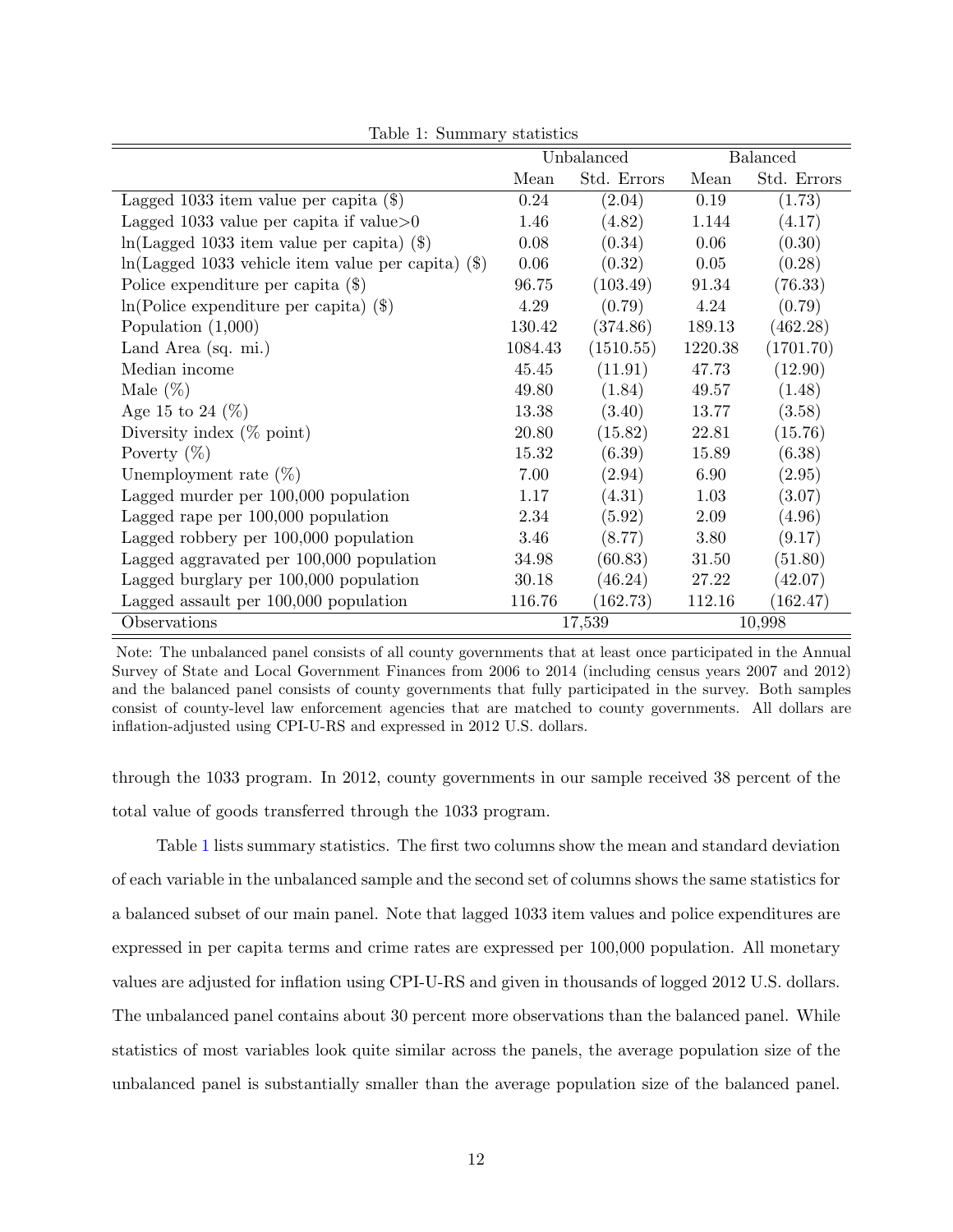Because small county governments have greater participation rates in the census years (2007 and 2012), the difference is not surprising. In the unbalanced panel, the average county spends about \$96.8 per capita for police protection and receives 1033 items that amount to 24 cents per capita. While that number appears small, it is an artifact of irregular participation in the 1033 program. In the balanced panel, 61.3 percent of counties participated in the 1033 program in at least one year, whereas only 16.7 percent of counties received any 1033 item in a given year. Conditional on receipt, the average value of receipts in the unbalanced panel increases to 1.47 dollars per capita, or 1.5 percent of total police spending.<sup>[12](#page-12-0)</sup>.

<span id="page-12-0"></span><sup>&</sup>lt;sup>12</sup>Conditional on receipt, the average police spending is 99.8 in the unbalanced panel.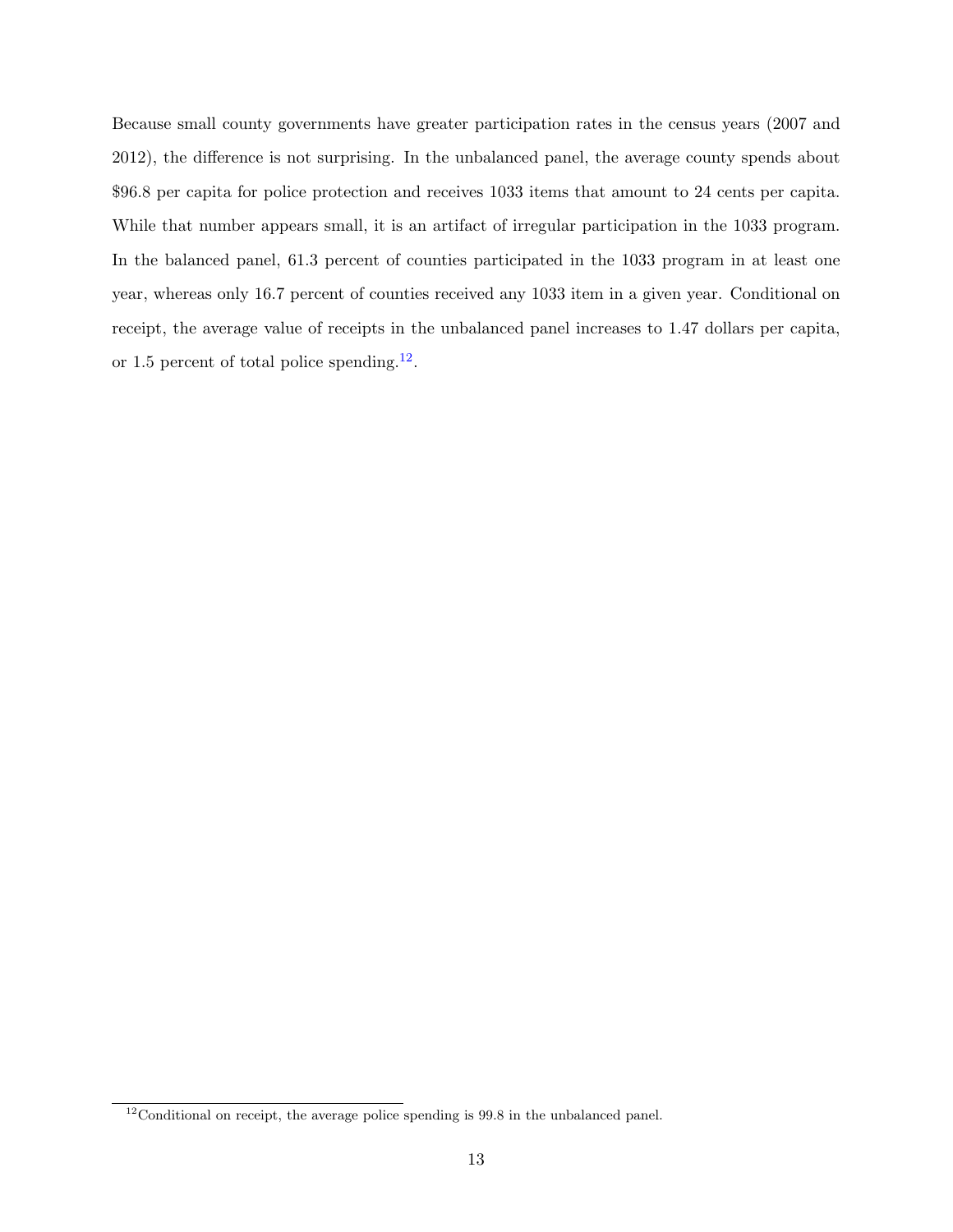|                                                        |      | National average |             |      |        | Estimation sample |  |
|--------------------------------------------------------|------|------------------|-------------|------|--------|-------------------|--|
|                                                        | Obs. | Mean             | Std. Errors | Obs. | Mean   | Std. Errors       |  |
| $ln(Lagger 1033$ item value per capita) (\$)           | 3002 | 0.12             | (0.43)      | 2656 | 0.13   | (0.45)            |  |
| $ln(Lagger 1033$ vehicle item value per capita) $(\$)$ | 3002 | 0.11             | (0.42)      | 2656 | 0.12   | (0.45)            |  |
| $ln(Police$ expenditure per capita) $(\$)$             | 2992 | 4.37             | (0.74)      | 2656 | 4.37   | (0.74)            |  |
| Population $(1,000)$                                   | 3118 | 99.44            | (319.95)    | 2656 | 103.18 | (330.58)          |  |
| Median income $(\$1,000)$                              | 3118 | 44.75            | (11.32)     | 2656 | 44.94  | (11.31)           |  |
| Male $(\%)$                                            | 3118 | 50.04            | (2.24)      | 2656 | 50.00  | (2.06)            |  |
| Age 15 to 24 $(\%)$                                    | 3118 | 13.03            | (3.46)      | 2656 | 13.00  | (3.26)            |  |
| Diversity index $(\%$ point)                           | 3118 | 20.47            | (16.16)     | 2656 | 20.27  | (15.76)           |  |
| Poverty $(\%)$                                         | 3118 | 17.22            | (6.57)      | 2656 | 17.12  | (6.49)            |  |
| Unemployment rate $(\%)$                               | 3118 | 7.85             | (2.77)      | 2656 | 7.88   | (2.74)            |  |
| Lagged murder per 100,000 population                   | 3007 | 1.12             | (5.76)      | 2656 | 1.16   | (3.98)            |  |
| Lagged rape per $100,000$ population                   | 3007 | 2.26             | (8.59)      | 2656 | 2.39   | (5.85)            |  |
| Lagged robbery per 100,000 population                  | 3007 | 4.22             | (70.66)     | 2656 | 3.13   | (7.86)            |  |
| Lagged aggravated per 100,000 population               | 3007 | 32.66            | (116.51)    | 2656 | 34.29  | (55.85)           |  |
| Lagged burglary per 100,000 population                 | 3007 | 30.51            | (59.73)     | 2656 | 33.31  | (49.23)           |  |
| Lagged assault per 100,000 population                  | 3007 | 109.03           | (197.08)    | 2656 | 118.84 | (159.99)          |  |

<span id="page-13-0"></span>Table 2: National county average vs. counties in our estimation sample (in 2012)

Note: This table compares the average characteristics of the whole U.S. counties to the average characteristics of counties in our unbalanced panel as of 2012. We compute the county-level national average using data from various sources describedin Section [III.](#page-9-1) All dollars are inflation-adjusted using CPI-U-RS and expressed in <sup>2012</sup> U.S. dollars.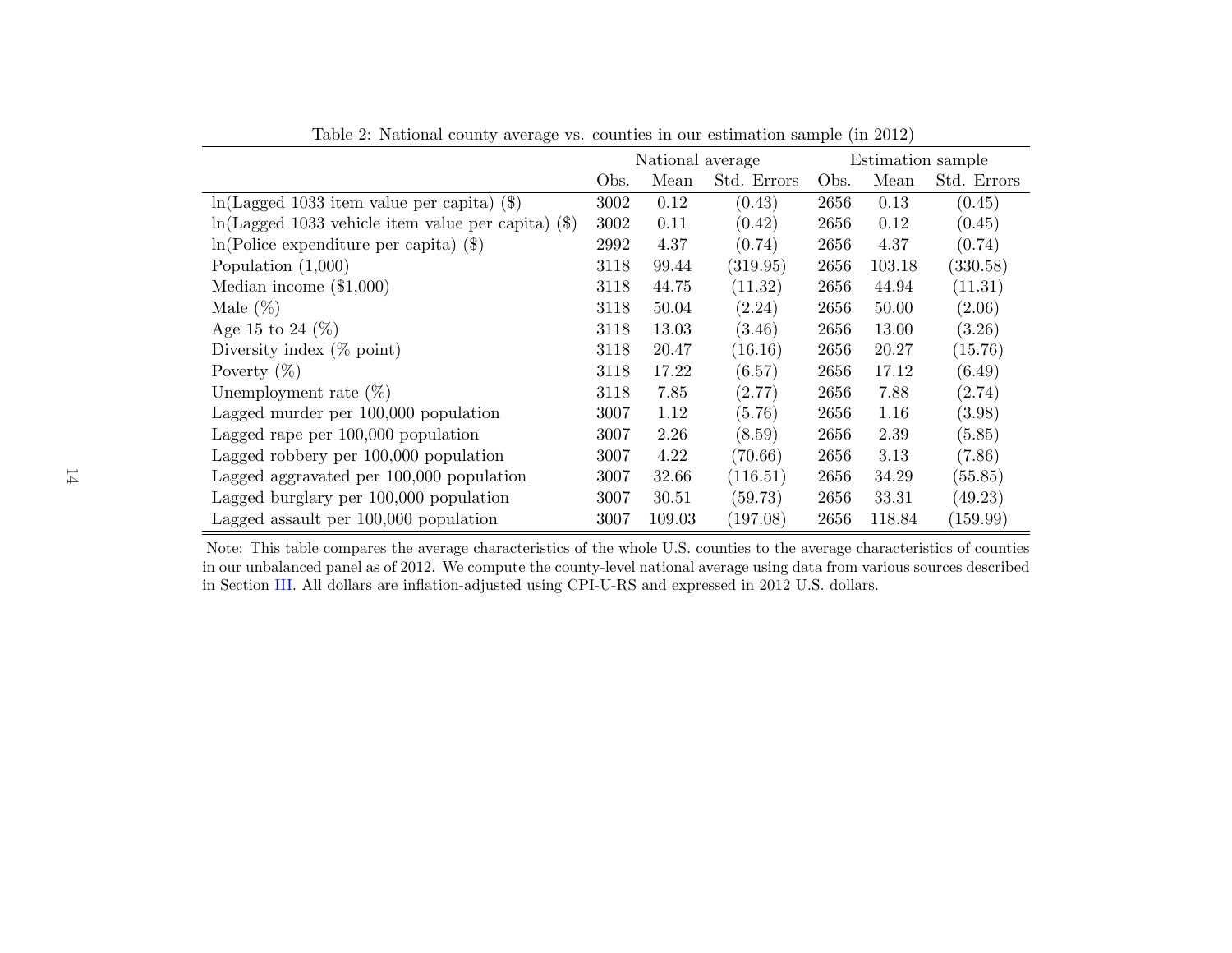Counties in our unbalanced analytical sample are broadly representative of the U.S. as a whole. Table [2](#page-13-0) compares summary statistics of our estimation sample in 2012 to the national average for each county. In no area are there significant differences.

### IV Empirical Model

We begin with the following equation to evaluate the reduced-form effect of 1033 item acquisition on police protection expenditures of county-level LEAs:

<span id="page-14-0"></span>(1) 
$$
protection_{j,t} = \beta_0 + \beta_1 value_{j,t-1} + \mathbf{\Gamma} \mathbf{X}_{j,t} + \mathbf{\Psi} \mathbf{C}_{j,t-1} + \theta_j + \delta_t + \varepsilon_{j,t}
$$

where protection<sub>j,t</sub> represents police protection expenditure of county j in year t and value<sub>j,t−1</sub> represents a monetary value of items that the law enforcement agency of the government of county j received through the 1033 program in year  $t-1$ . Note that both protection<sub>j,t</sub> and values<sub>j,t−1</sub> are normalized to the county population and expressed in per capita terms.  $X_{j,t}$  is a vector of timevarying county-level characteristics including median household income, male population share, the share of the population aged 15 to 24, racial diversity index, poverty rate, and unemployment rate.  $C_{j,t-1}$  is a vector of lagged county j's arrest rates for murder, rape, robbery, aggravated assault, burglary, and other assaults. The parameters  $\theta_j$  and  $\delta_t$  are county fixed effects and year fixed effects, respectively. Robust standard errors are clustered at the county level. As a benchmark for interpretation, if  $\beta_1 = 0$ , that implies there is no crowding in or crowding out, but that the 1033 grants are perfectly sticky. If  $\beta_1 < 0$ , that implies there is some crowding out, that 1033 receipts displace some future county expenditures on law enforcement. If  $\beta_1 > 0$ , that result implies there is crowding-in, or that 1033 receipts attract additional resources to law enforcement. The recent economics literature on intergovernmental grants nearly always finds evidence of partial crowding out, the variation in the results nearly always boils down to the amount of crowding out on the intensive margin. The features of different grant programs determine the relative magnitude of those estimates.

The fixed effects model presented in Equation [1](#page-14-0) relies on within-county variation in acquired 1033 items over time. Under the assumption that the error term  $\varepsilon_{j,t}$  is not systematically correlated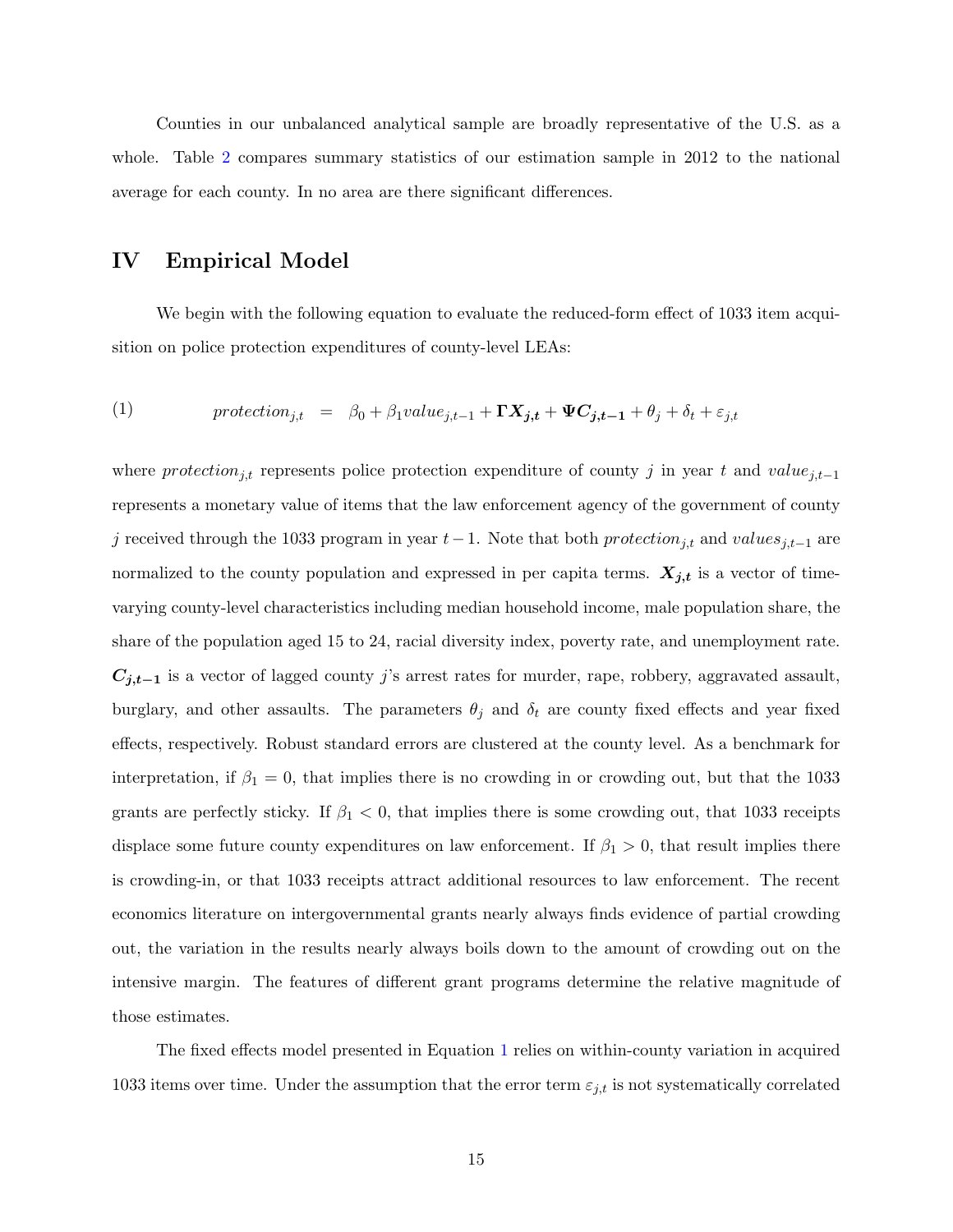with 1033 item values after controlling for other variables, we can obtain an unbiased estimate for  $\beta_1$ . However, this assumption might not hold for several reasons. For example, [Knight](#page-29-2) [\(2002\)](#page-29-2) shows that endogeneity arises due to a correlation between grant receipts and unobserved tastes for public goods. Reverse causality may also be a concern. If Sheriffs expect future reductions in expenditures on public safety, they may more proactively seek other resources such as 1033 transfers. In general, any correlation between time-varying unobserved factors that affect both public expenditures on public safety and the value of receipts through the 1033 program (e.g., motivation by law enforcement leadership to court additional resources) can lead to biased estimates.

To address concerns about endogeneity, we estimate the FE-IV model using the instrumental variables briefly described above, with more institutional detail available in [Harris et al.](#page-29-6) [\(2017\)](#page-29-6). We use the interaction between the total value of all items dispensed through the 1033 program in a given year with whether a county is at any point designated a HIDTA and the inverse distance of the county centroid to the nearest Field Activity Center.<sup>[13](#page-15-0)</sup> The first stage of the FE-IV expression can be expressed as:

(2)

<span id="page-15-1"></span>
$$
value_{j,t-1} = \alpha_0 + \alpha_1(ln(V_{t-1}) \times \frac{1}{dist_{1j}}) + \alpha_2(ln(V_{t-1}) \times HIDTA_j) + \Phi X_{j,t} + \Pi C_{j,t-1} + \theta_j^1 + \delta_t^1 + \varepsilon_{j,t-1}^1
$$

where  $V_{t-1}$  represents the total value of all items disbursed through the 1033 program in year  $t-1$ . Relative to [Harris et al.](#page-29-6) [\(2017\)](#page-29-6), there are two main differences in the first stage. In our earlier work, modeling the effects of tactical items received through the 1033 program, we modeled stocks, i.e., cumulative numbers of items received through the program. In this paper, we model per-period flows of new 1033 receipts. As such, we expect the sign on the coefficients on the interaction terms,  $\alpha_1$  and  $\alpha_2$ , to be negative. In [Harris et al.](#page-29-6) [\(2017\)](#page-29-6), we showed that counties closer to FAC's accrue greater numbers of goods over time. However, exogenous increases in items made available through the 1033 program are effectively supply shocks. Supply shocks induce agents with lower willingness to pay into the market. While there are not prices of these 1033 transfers per se, these exogenous increases in volume make it more likely that agencies farther away (or non-HIDTA counties) are likely to receive a larger share of the overall volume in that period. Second, we did

<span id="page-15-0"></span><sup>&</sup>lt;sup>13</sup>HIDTA designation and all other time-invariant characteristics are implicitly captured by county-level fixed effects, as are time-invariant unobservable factors that are correlated with land area or proximity to FAC.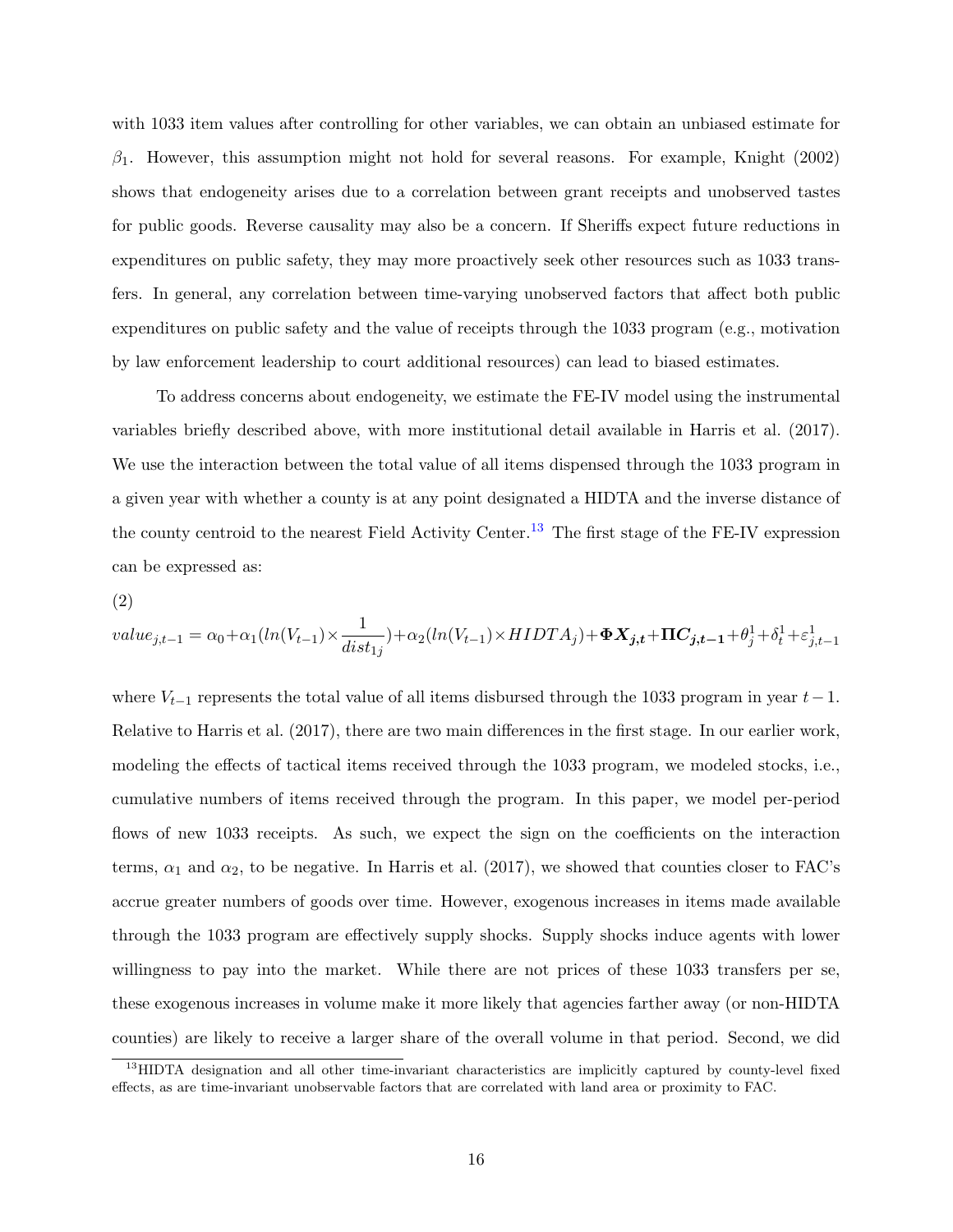not include two instruments from the first paper, specifically those constructed from the distance to the sixth-nearest FAC and land area.<sup>[14](#page-16-0)</sup>

While level-level (or dollar-for-dollar) specifications are the standard in the flypaper literature, we also use log-log specifications for our regressions due to the high degree of skewness in both the distribution of police spending and 1033 receipts. The 1033 receipts in particular are highly skewed not only between, but within counties over time. As the data on 1033 receipts are administrative data, we do not suspect that this skewness is due to reporting errors. Therefore, any strategy involving the trimming of outliers would be arbitrary and unacceptable. Generally, the results from dollar-for-dollar specifications and log-log specifications (in which the estimated coefficients are interpreted as an elasticity) are consistent with each other. However, the magnitudes of the outliers make it so that we do not strictly prefer one functional form to another.

<span id="page-16-1"></span>

|                                          |                  | Table 3: First-stage regression |                   |                   |                     |                   |
|------------------------------------------|------------------|---------------------------------|-------------------|-------------------|---------------------|-------------------|
|                                          | $\left(1\right)$ | $\left( 2\right)$               | $\left( 3\right)$ | $\left( 4\right)$ | (5)                 | $\left( 6\right)$ |
| Dependent variable                       |                  | $value_{j,t-1}$                 |                   |                   | $ln(value_{j,t-1})$ |                   |
| $ln(V_{t-1}) \times \frac{1}{dist_{1i}}$ | $-1.589**$       | $-2.144***$                     |                   | $-0.540***$       | $-0.616***$         |                   |
|                                          | (0.733)          | (0.725)                         |                   | (0.155)           | (0.154)             |                   |
| $ln(V_{t-1}) \times HIDTA_i$             | $-0.150***$      |                                 | $-0.154***$       | $-0.021***$       |                     | $-0.022***$       |
|                                          | (0.030)          |                                 | (0.031)           | (0.006)           |                     | (0.006)           |
| Observations                             | 17539            | 17539                           | 17539             | 17539             | 17539               | 17539             |
| County characteristics                   |                  |                                 |                   |                   |                     |                   |
| Crime controls                           |                  |                                 |                   |                   |                     |                   |
| Year fixed effects                       |                  |                                 |                   |                   |                     |                   |

Note: Standard errors in parenthesis are clustered at the county level. \*  $p < 0.10$ , \*\*  $p < 0.05$ , \*\*\*  $p < 0.01$ 

Table [3](#page-16-1) summarizes first-stage estimates for  $\alpha_1$  and  $\alpha_2$  of equation [2.](#page-15-1) Note that all estimates are negative, suggesting that agencies with lower willingness to participate, proxied by their distances to the closest FAC and HIDTA designation status, tend to receive higher-values 1033 grants in years experiencing larger supply shocks. Second, both instruments are highly significant, regardless of whether one or both are included. In our main analysis, we estimate both overidentified

<span id="page-16-0"></span><sup>&</sup>lt;sup>14</sup>These instruments were omitted because they were not strong in this context. We do not view this as a problem from our earlier work, however. Differences in the data set, the sample construction, differences between stock and flow construction, differences between county governments and county totals can all affect the strength of empirical relationship between potential instrumental variables and the variable for which we are instrumenting.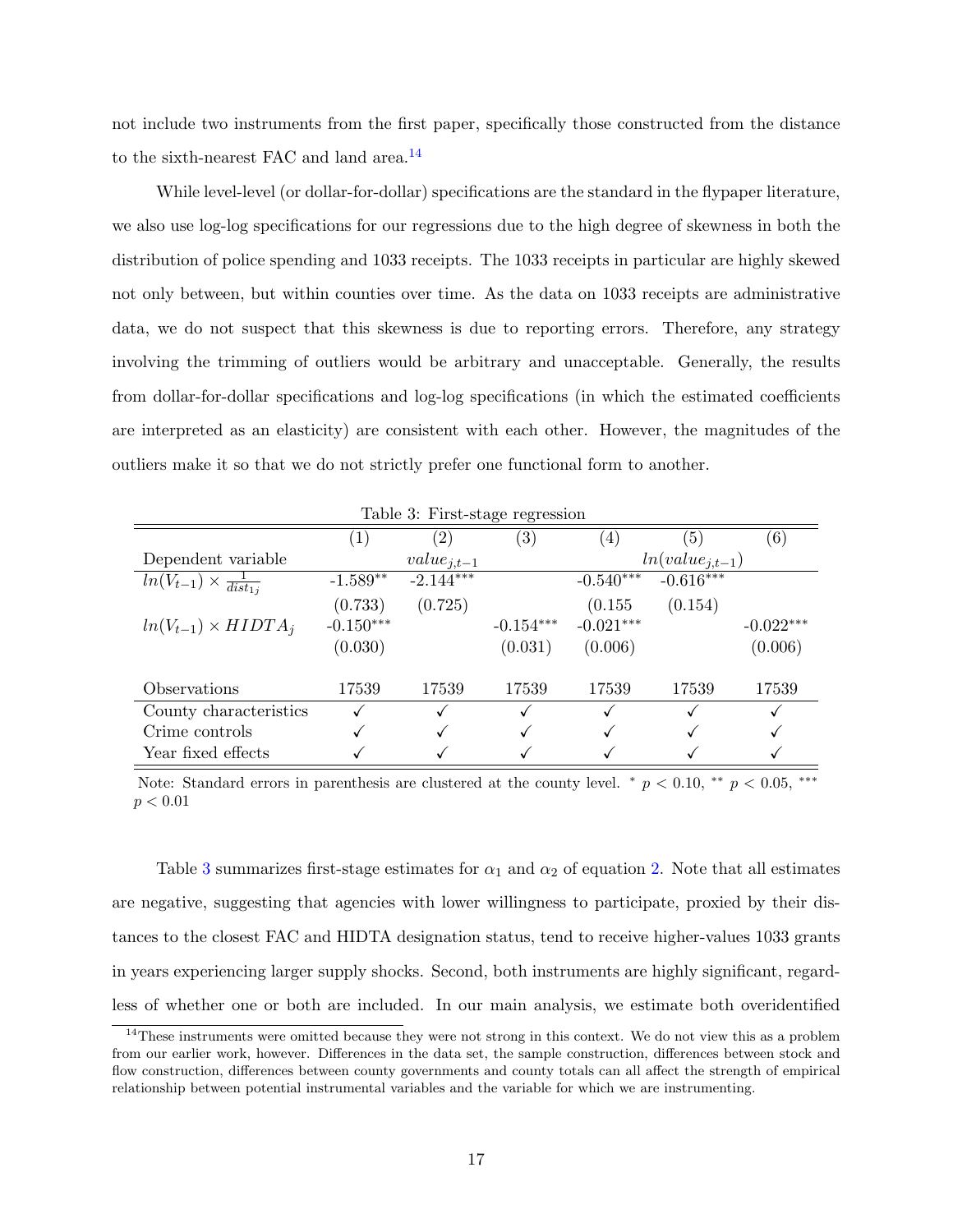and exactly-identified models with each instrument to show the main results are not driven by the choice of instruments.

### V Results

Table [4](#page-18-0) contains results of the baseline FE and FE-IV models. FE results are in column 1. Columns 2-4 contain IV results using three different instrumental variable sets: the interaction of annual total value of 1033 goods  $(ln(V_t))$  with inverse distance to the nearest FAC  $(1/dist_{1j}),$ the interaction of  $ln(V_t)$  with county HIDTA status  $(HIDTA_j)$ , and their combination. Results from the baseline FE regression in Column (1), while imprecise, indicate that little, if any, of the value of 1033 receipts crowd out local police spending. With 95% certainty, police spending decreases by no more than 32 cents per \$1 dollar in new 1033 transfers. Compared to previous studies in the flypaper literature, (see Table [13\)](#page-27-2) this is an unusually sticky grant. The results from FE-IV specifications in columns 2-4 stand in sharper contrast to that literature. Results from our preferred Column (2) specification indicate that each \$1 in additional 1033 receipts – promoted by national shocks in 1033 distributions interacted with HIDTA status and distance to a FAC – led to a weakly significant \$8.57 increase in policy spending, or about 8% of a standard deviation. Results in columns (3) and (4) similarly favor crowding in, albeit with relatively wider confidence intervals that include zero. Positive point estimates across Table [4](#page-18-0) specifications are notable and suggest that 1033 transfers elicit a much different response than other intergovernmental transfers, but the magnitude of FE-IV results in columns 2-4 warrant caution. The distribution of yearto-year changes in police expenditures is wide, with a mean of just \$1.64 per capita alongside a standard deviation 33 times larger, at \$54. While an \$8.57 change in per-capita police spending is not exceptional (one in five year-to-year changes are larger), there is no precedent for a crowd-in effect of that magnitude in response to a \$1 increase in external grants. We also note that FE-IV results are somewhat sensitive to instrument choice. Results in column 3 are far less precise and do include the possibility of complete crowd out at the lower end of the confidence interval.

Table [5](#page-19-0) replicates results from Table [4](#page-18-0) but uses a log-log specification, partially to address concerns about outliers in police spending. Similar to Table [4,](#page-18-0) the estimate of the elasticity of local police funding to 1033 receipts in Column (1) is a relatively precise zero. In the IV specifications in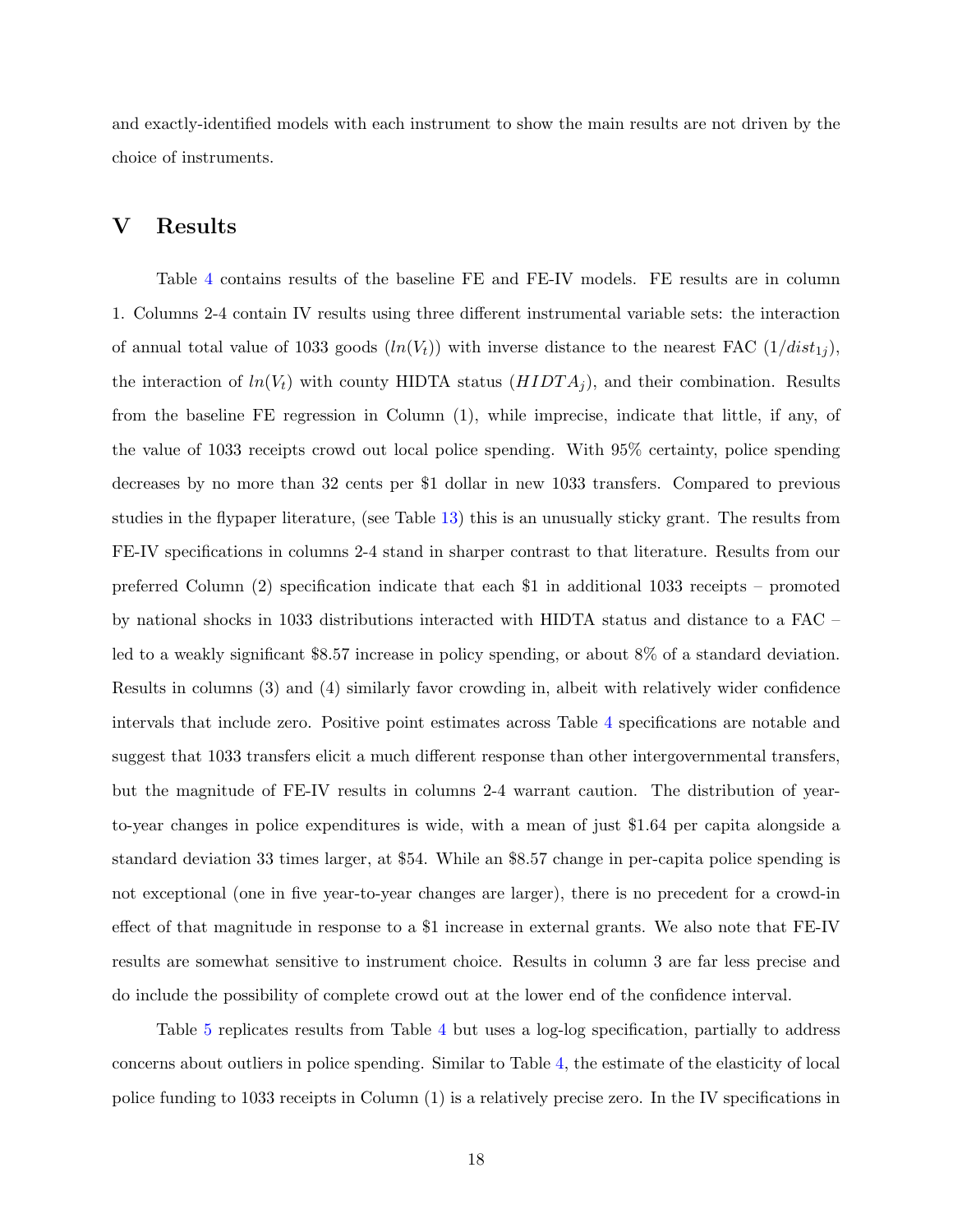columns (2)-(4) - two of three specifications indicate statistically significant evidence of crowding in, while the third estimate is still positive, but less precise.

All together, these results indicate that the local public spending response to the 1033 program is unique compared to virtually all monetary grants. While results from FE specifications are a relatively precise zero, positive and significant results from FE-IV models seem to correct for a downward bias. One explanation for this bias could be reverse causality. If law enforcement officials expect reductions in budgets, they may be more likely to participate in the 1033 program to offset those losses. Although the magnitude of FE-IV point estimates are implausible, they nevertheless indicate that in-kind transfers in the form of surplus 1033 equipment elicit fundamentally different local funding responses than monetary grants.

|                                               |         | (2)                    | (3)                    | $\left( 4\right)$ |
|-----------------------------------------------|---------|------------------------|------------------------|-------------------|
|                                               | FE      | FE-IV                  | FE-IV                  | FE-IV             |
| 1033 recipts per capita $(t-1)$               | 0.090   | $8.568*$               | 5.141                  | 8.949             |
|                                               | (0.210) | (5.020)                | (8.943)                | (5.489)           |
|                                               |         |                        |                        |                   |
| Kleibergen-Paap F-statistic                   |         | 16.029                 | 8.739                  | 25.318            |
| Hansen J Statistic P-value                    |         | 0.717                  |                        |                   |
| <i><b>Observations</b></i>                    | 17539   | 17532                  | 17532                  | 17532             |
| Instruments (each interacted with $ln(V_t)$ ) |         | $\overline{dist_{1j}}$ | $\overline{dist_{1i}}$ |                   |
|                                               |         | $HIDTA_i$              |                        | $HIDTA_i$         |
| County characteristics                        |         |                        |                        |                   |
| Crime controls                                |         |                        |                        |                   |
| Year fixed effects                            |         |                        |                        |                   |

<span id="page-18-0"></span>Table 4: The effects of 1033 receipts on police spending - dollar for dollar

Column (2) is a panel IV specification using both instruments as specified in equation [2.](#page-15-1) Column (3) only uses the instrument which uses inverse distance to the nearest field activity center as the cross-sectional component, and Column (4) only uses whether a county is ever designated an HIDTA. All standard errors are in parenthesis and clustered at the county level.  $p < 0.10$ ,  $p < 0.05$ ,  $p > 0.01$ 

All specifications use lagged values of 1033 receipts to address concerns about simultaneity bias. However, receipts from the 1033 program may have effects on police spending beyond the first year. If on one hand, durable capital goods require continued inputs to be useful (e.g., vehicles) any crowding in may persist beyond the first year. Alternatively, if any crowding in from Tables 4 and 5 is just intertemporal displacement of flexible funds, crowding in the year of receipt may displace future expenditures on public safety. To explore this possibility, Tables [6](#page-20-0) and [7](#page-20-1) contain results from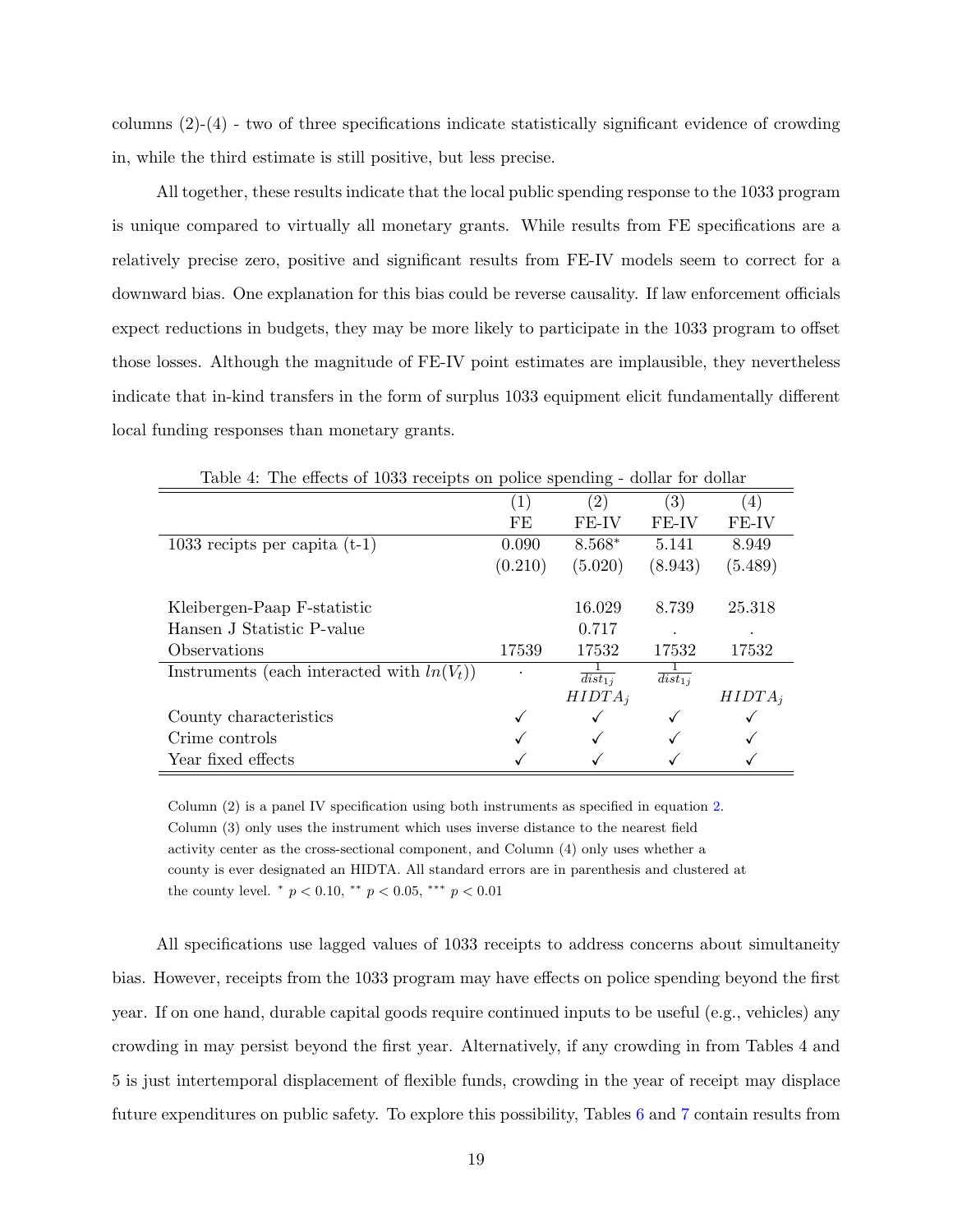| Lable 5. The effects of 1099 receipts on police spending - elasticity |         |                        |                        |                  |
|-----------------------------------------------------------------------|---------|------------------------|------------------------|------------------|
|                                                                       |         | (2)                    | $\left( 3\right)$      | $\left(4\right)$ |
|                                                                       | FE      | FE-IV                  | FE-IV                  | FE-IV            |
| $\ln(1033 \text{ receipts per capita } (t-1))$                        | 0.001   | $0.562**$              | $0.717*$               | 0.478            |
|                                                                       | (0.009) | (0.268)                | (0.367)                | (0.348)          |
|                                                                       |         |                        |                        |                  |
| Observations                                                          | 17539   | 17532                  | 17532                  | 17532            |
| Kleibergen-Paap F-statistic                                           |         | 14.115                 | 16.340                 | 12.363           |
| Hansen J Statistic P-value                                            |         | 0.629                  |                        |                  |
| Instruments                                                           |         | $\overline{dist_{1i}}$ | $\overline{dist_{1j}}$ |                  |
|                                                                       |         | $HIDTA_i$              |                        | $HIDTA_i$        |
| County characteristics                                                |         |                        |                        |                  |
| Crime controls                                                        |         |                        |                        |                  |
| Year fixed effects                                                    |         |                        |                        |                  |

<span id="page-19-0"></span>Table 5: The effects of 1033 receipts on police spending - elasticity

Column (2) is a panel IV specification using both instruments as specified in equation [2.](#page-15-1) Column (3) only uses the instrument which uses inverse distance to the nearest field activity center as the cross-sectional component, and Column (4) only uses whether a county is ever designated an HIDTA. All standard errors are in parenthesis and clustered at the county level.  $p < 0.10$ ,  $p < 0.05$ ,  $p > 0.01$ 

fixed effect regressions where we jointly estimate the effects of several lags of 1033 receipts and test the joint significance. The results are generally consistent between the level and log specifications: point estimates are almost always positive but insignificant. Note that all of the estimates of the first lag of receipts are consistent with the results from the FE specification in Table [4.](#page-18-0) Where we do see statistical significance is the estimated effect of 1033 transfers three years prior. When only including the first three lags, the effects of 1033 receipts on public spending is jointly significant, but largely driven by the three-year lag. Note also that our results are qualitatively similar when estimating dollar-for-dollar effects of elasticities as in Table [7.](#page-20-1)

Table [8](#page-21-0) contains results from FE-IV specifications designed to capture effects of 1033 receipts beyond the first year. The instrumental variables approach requires a modification from the models in Tables  $6-7$  $6-7$ , the variable of interest is the sum of the last K years receipts rather than including effects for each successive year.<sup>[15](#page-19-1)</sup> Specifically, we use  $ln(\sum_{i=1}^{k} V_{t-i}) \times \frac{1}{dist}$  $\frac{1}{dist_{1j}}$  as well as  $ln(\sum_{i=1}^{k} V_{t-i}) \times HIDTA_j$  to instrument for  $\sum_{i=1}^{k} 1033$  value<sub>t−i</sub>. While all estimates are positive, all are insignificant except for the estimated elasticities for the two-and-three year totals. However, these results should be interpreted with some caution, as the P-values from the overidentification

<span id="page-19-1"></span><sup>&</sup>lt;sup>15</sup>Instruments were underpowered when attempting to estimate these effects separately.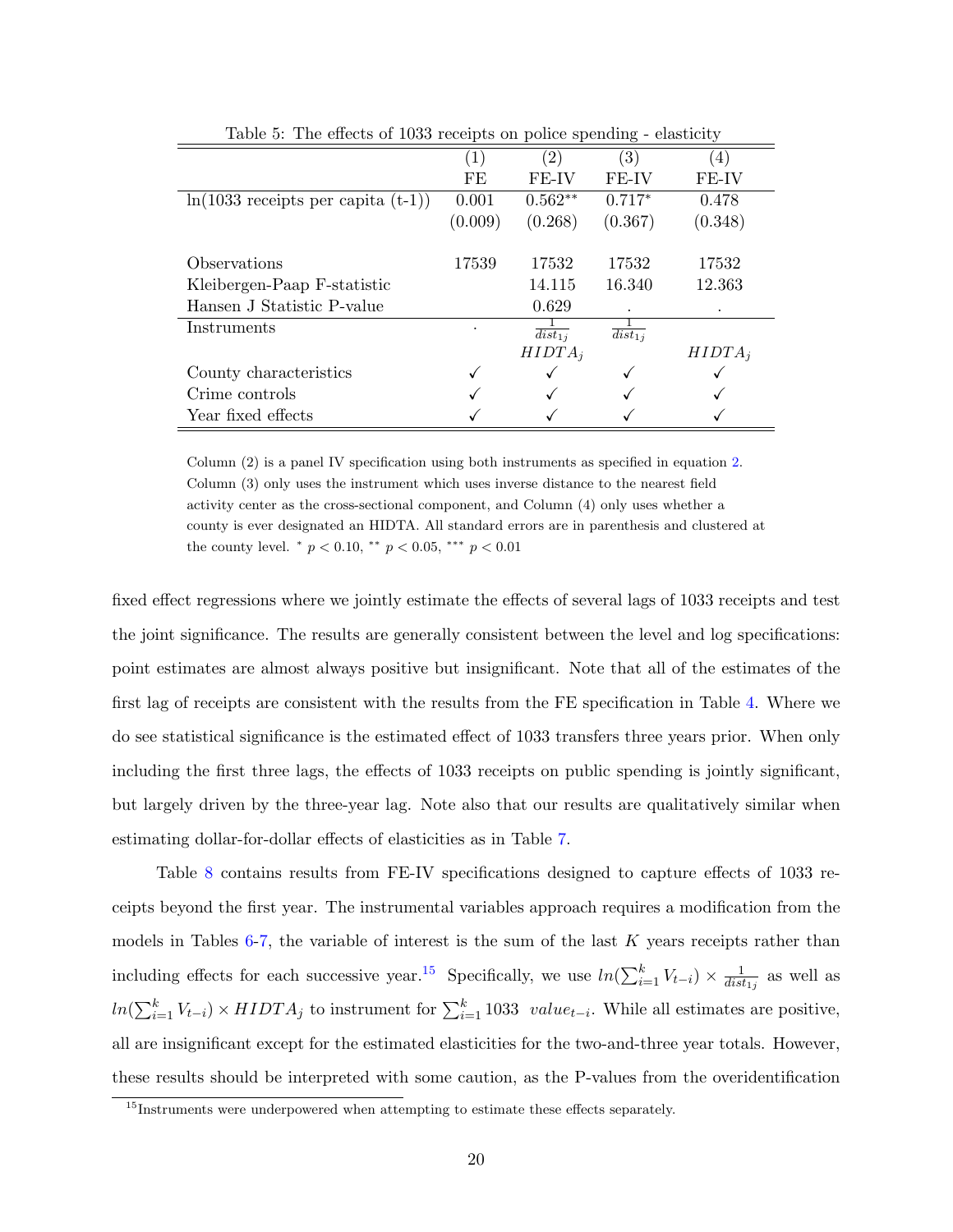|                                        | $\left(1\right)$ | (2)      | (3)     | (4)       | (5)      |
|----------------------------------------|------------------|----------|---------|-----------|----------|
| 1033 item value per capita $(t-1)$     | 0.079            | 0.054    | 0.113   | 0.024     | 0.002    |
|                                        | (0.207)          | (0.175)  | (0.175) | (0.172)   | (0.001)  |
| 1033 item value per capita $(t-2)$     | 0.313            | 0.007    | 0.013   | $-0.092$  | 0.000    |
|                                        | (0.236)          | (0.166)  | (0.165) | (0.238)   | (0.001)  |
| 1033 item value per capita $(t-3)$     |                  | $1.655*$ | 1.888*  | $1.179**$ |          |
|                                        |                  | (0.957)  | (1.111) | (0.495)   |          |
| 1033 item value per capita $(t-4)$     |                  |          | 2.078   | 3.048     |          |
|                                        |                  |          | (1.703) | (2.291)   |          |
| 1033 item value per capita $(t-5)$     |                  |          |         | 0.352     |          |
|                                        |                  |          |         | (1.136)   |          |
| $\sum_{i=3}^{5}Itemvalue_{t-1}$        |                  |          |         |           | $0.005*$ |
|                                        |                  |          |         |           | (0.003)  |
| Observations                           | 15875            | 13205    | 11548   | 9783      | 9783     |
| P-value for Test of Joint Significance | 0.241            | $0.090*$ | 0.126   | 0.161     | $0.069*$ |
|                                        |                  |          |         |           |          |
| County characteristics                 |                  |          |         |           |          |
| Crime controls                         |                  |          |         |           |          |
| Year fixed effects                     |                  |          |         |           |          |

<span id="page-20-0"></span>Table 6: Long run effects of 1033 receipts: FE model, dollar-for-dollar

Standard errors in parentheses

\*  $p < 0.10,$  \*\*  $p < 0.05,$  \*\*\*  $p < 0.01$ 

| Table 1. Dolly Tull checus of 1000 feectbus. I'm model, classicity |         |                   |            |            |         |
|--------------------------------------------------------------------|---------|-------------------|------------|------------|---------|
|                                                                    | (1)     | $\left( 2\right)$ | (3)        | (4)        | (5)     |
| $ln(1033$ item value per capita) $(t-1)$                           | 0.000   | 0.006             | 0.008      | 0.003      | 0.002   |
|                                                                    | (0.008) | (0.008)           | (0.008)    | (0.008)    | (0.008) |
| $ln(1033$ item value per capita) $(t-2)$                           | 0.013   | 0.010             | 0.011      | 0.012      | 0.014   |
|                                                                    | (0.012) | (0.012)           | (0.012)    | (0.011)    | (0.011) |
| $ln(1033$ item value per capita) $(t-3)$                           |         | $0.037***$        | $0.040***$ | $0.037***$ |         |
|                                                                    |         | (0.013)           | (0.014)    | (0.013)    |         |
| $ln(1033$ item value per capita) $(t-4)$                           |         |                   | $-0.023$   | $-0.008$   |         |
|                                                                    |         |                   | (0.019)    | (0.022)    |         |
| $ln(1033$ item value per capita) $(t-5)$                           |         |                   |            | $-0.000$   |         |
|                                                                    |         |                   |            | (0.022)    |         |
| $ln(\sum_{i=3}^{5}Itemvalue_{t-1})$                                |         |                   |            |            | 0.020   |
|                                                                    |         |                   |            |            | (0.014) |
| Observations                                                       | 15875   | 13205             | 11548      | 9783       | 9783    |
| P-value for Test of Joint Significance                             | 0.446   | $0.025**$         | 0.283      | 0.380      | 0.095   |
|                                                                    |         |                   |            |            |         |
| County characteristics                                             |         |                   |            |            |         |
| Crime controls                                                     |         |                   |            |            |         |
| Year fixed effects                                                 |         |                   |            |            |         |

<span id="page-20-1"></span>

| Table 7: Long run effects of 1033 receipts: FE model, elasticity |  |  |  |  |  |  |  |
|------------------------------------------------------------------|--|--|--|--|--|--|--|
|------------------------------------------------------------------|--|--|--|--|--|--|--|

Standard errors in parentheses

\*  $p < 0.10,$  \*\*  $p < 0.05,$  \*\*\*  $p < 0.01$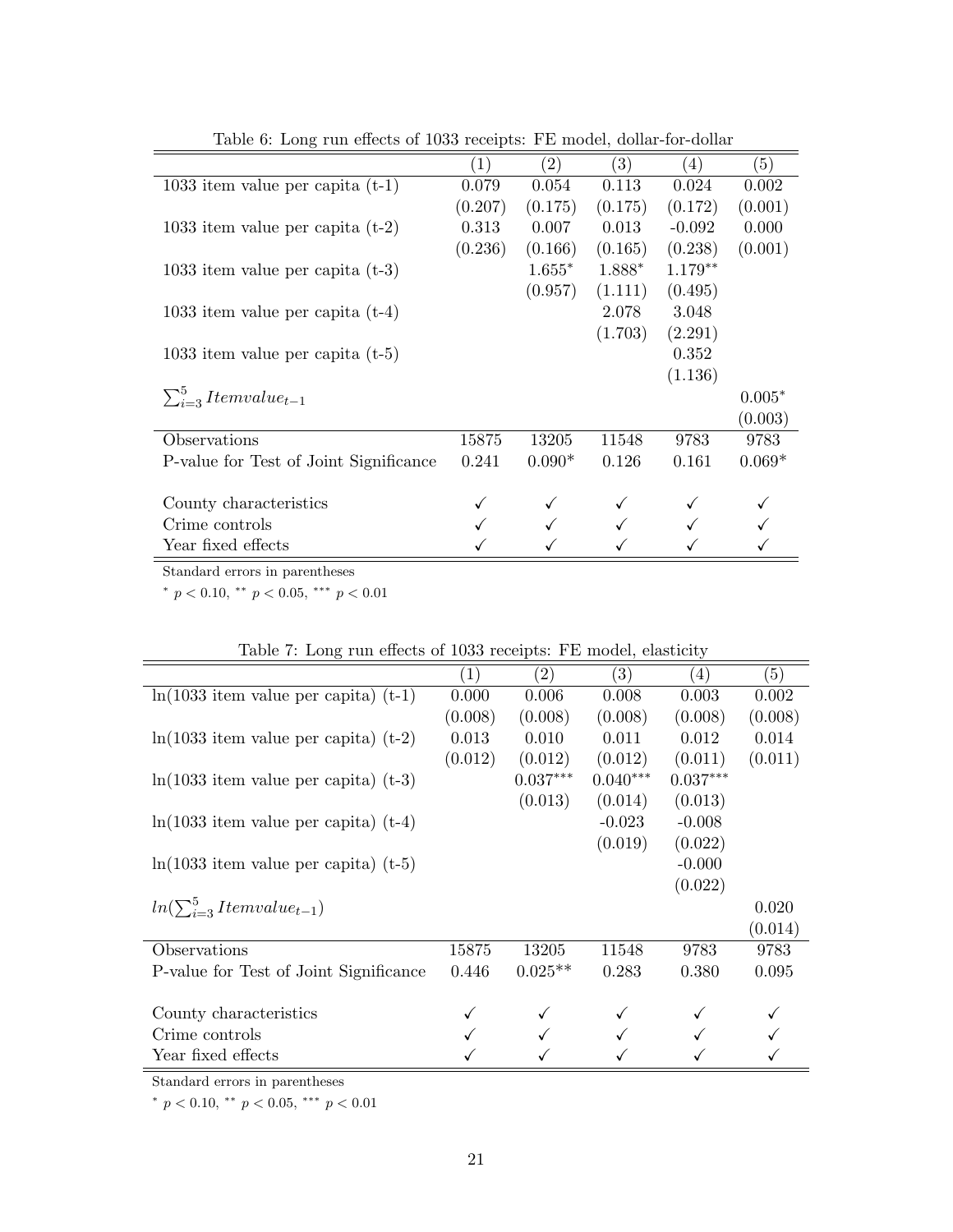| Table 8: Long run effects of 1033 receipts: FE-IV Specification |         |         |                   |                   |
|-----------------------------------------------------------------|---------|---------|-------------------|-------------------|
| Panel A: Estimated Dollar-for-dollar effects                    |         |         |                   |                   |
|                                                                 | (1)     | (2)     | $\left( 3\right)$ | $\left( 4\right)$ |
| $\sum_{i=1}^{2} 1033 \ value_{t-i}$                             | 5.659   |         |                   |                   |
|                                                                 | (3.531) |         |                   |                   |
| $\sum_{i=1}^{3} 1033 \ value_{t-i}$                             |         | 3.927   |                   |                   |
|                                                                 |         | (2.686) |                   |                   |
| $\sum_{i=1}^{4} 1033 \ value_{t-i}$                             |         |         | 4.150             |                   |
|                                                                 |         |         | (2.941)           |                   |
| $\sum_{i=1}^{5} 1033 \ value_{t-i}$                             |         |         |                   | 2.855             |
|                                                                 |         |         |                   | (2.972)           |
| Kleibergen-Paap F-statistic                                     | 14.892  | 14.143  | 11.273            | 11.125            |

<span id="page-21-0"></span>Table 8: Long run effects of 1033 receipts: FE-IV Specification

|  | Panel B: Estimated elasticity of police funding to 1033 receipts |  |  |  |  |
|--|------------------------------------------------------------------|--|--|--|--|
|  |                                                                  |  |  |  |  |

Hansen J Statistic P-value  $0.267$   $0.083$   $0.004$   $0.001$ 

|                                          | (1)     | $\left( 2\right)$ | (3)     | (4)     |
|------------------------------------------|---------|-------------------|---------|---------|
| $\ln(\sum_{i=1}^{2} 1033 \ value_{t-i})$ | 0.226   |                   |         |         |
|                                          | (0.199) |                   |         |         |
| $\ln(\sum_{i=1}^{3} 1033 \ value_{t-i})$ |         | 0.236             |         |         |
|                                          |         | (0.158)           |         |         |
| $\ln(\sum_{i=1}^{4} 1033 \ value_{t-i})$ |         |                   | 0.133   |         |
|                                          |         |                   | (0.159) |         |
| $\ln(\sum_{i=1}^{5} 1033 \ value_{t-i})$ |         |                   |         | 0.037   |
|                                          |         |                   |         | (0.150) |
|                                          |         |                   |         |         |
| Kleibergen-Paap F-statistic              | 13.457  | 12.650            | 10.903  | 11.080  |
| Hansen J Statistic P-value               | 0.917   | 0.665             | 0.071   | 0.038   |
| Observations                             | 15867   | 12872             | 11123   | 9359    |
|                                          |         |                   |         |         |
| County characteristics                   |         |                   |         |         |
| Crime controls                           |         |                   |         |         |
| Year fixed effects                       |         |                   |         |         |

All specifications use both instruments as specified in equation [2.](#page-15-1) Standard errors in parentheses are clustered at the county level.  $p < 0.10$ ,  $\rightarrow p < 0.05$ ,  $\rightarrow p < 0.01$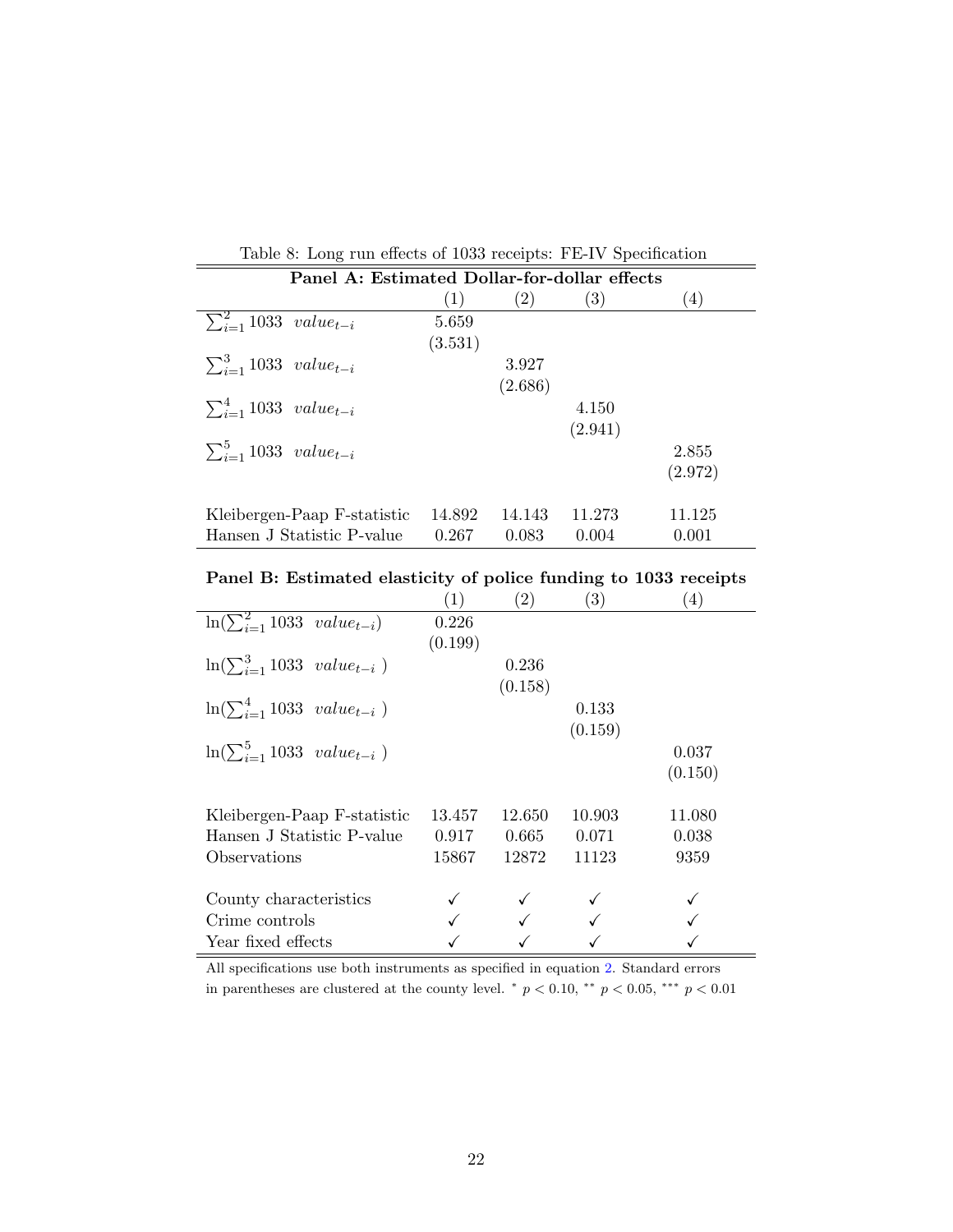tests indicate the instruments are not performing as well as in the baseline specification. While the dollar-for-dollar estimates in particular are not sufficiently precise to eliminate crowding out, they do provide further evidence that at the expectation, local public spending responds differently to these grants-in-kind than to monetary intergovernmental transfers.

Tables [9](#page-23-0) and [10](#page-23-1) examine the sensitivity of results from the primary specification to sample restrictions and additional measures to address unobserved heterogeneity. In each table, the FE-IV specification that we evaluate is the one using both instruments.<sup>[16](#page-22-0)</sup> In each table, column  $(1)$ contains results from a sample 'trimmed' on the basis of whether a particular count government is likely to receive items through the 1033 program or not. In a first stage, we estimate a propensity score for each county to participate in the program and then eliminate counties in the highest and lowest five percent of propensity scores. In so doing, we verify that our results are not driven by a few counties that are consistently engaged with the 1033 program. We find in both the dollarfor-dollar specifications and elasticity estimates (Tables [9](#page-23-0) and [10](#page-23-1) respectively) that imposing this restriction does not substantively change the magnitude or significance of the result. In Column (2), the sample is restricted to the balanced panel. While balanced panels have some advantages, in this context, it means restricting the sample towards larger county governments. However, restricting the sample to a balanced panel does not substantively affect the results. Columns (3) and (4) include county and year fixed effects but also state-time trends and state-year fixed effects respectively. While the estimates are no longer over the threshold for 10% significance (p-values of 0.11 and 0.16), the qualitative implications of the results do not change.

#### V.A Heterogeneous effects of the 1033 program

The previous section provides evidence that grants-in-kind through the 1033 program, at a minimum, result in far less crowding out than most other grants. However, these results may mask significant heterogeneous effects either by equipment type or subsample. For example, it is possible that certain ordinary items may result in substantial crowding out, while vehicles may require additional funds for maintenance and operation resulting in crowding in. Alternatively, if acquiring resources through the 1033 program gives chiefs additional political capital in the budget process, we may expect crowding-in effects to be more or less pronounced in counties with greater

<span id="page-22-0"></span> $16$ This corresponds to column (2) in Tables [4](#page-18-0) and [5.](#page-19-0)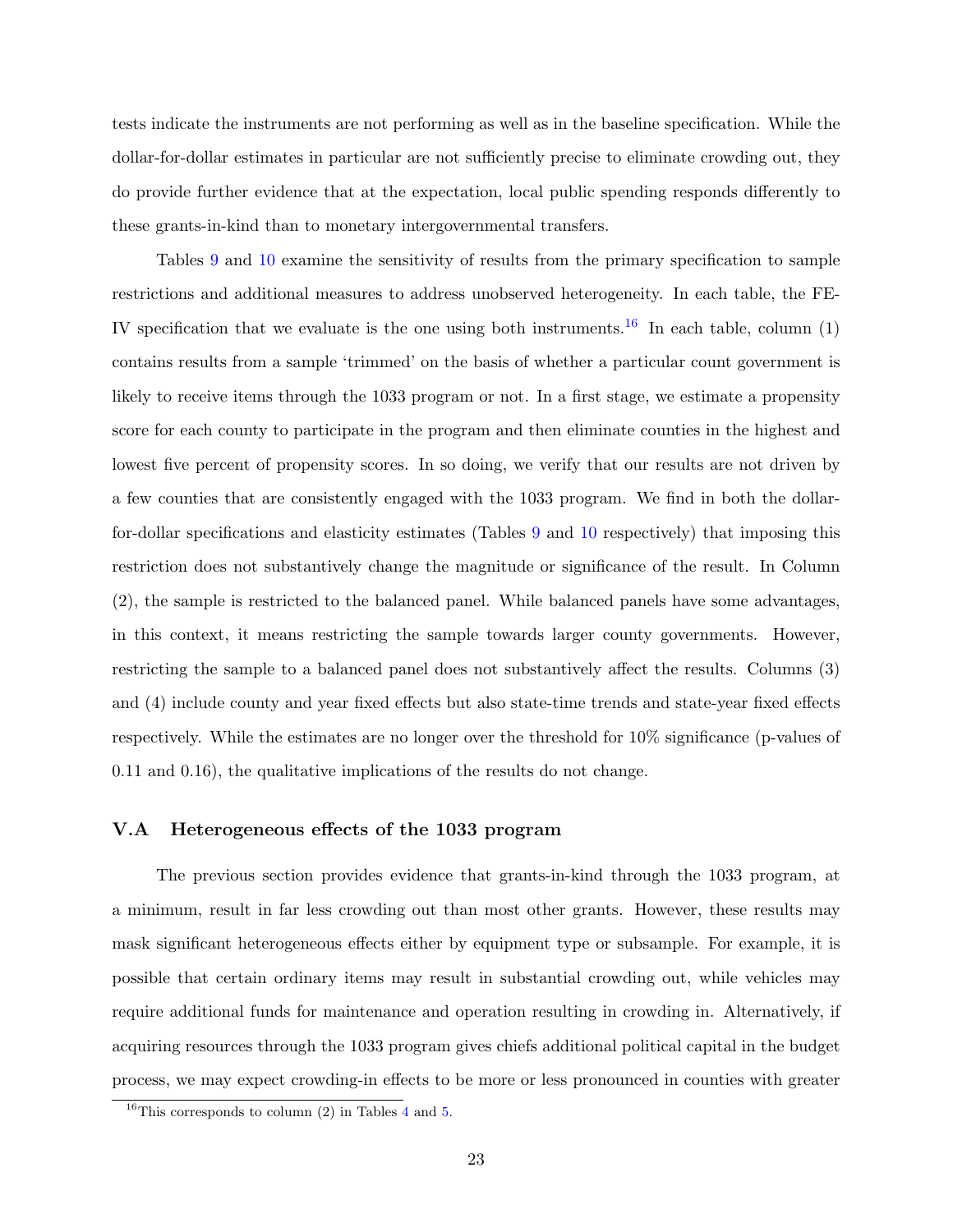<span id="page-23-0"></span>

| Table 9: Robustness checks - dollar-for-dollar effects |         |                |         |                   |
|--------------------------------------------------------|---------|----------------|---------|-------------------|
| Panel A: Fixed Effects Model                           |         |                |         |                   |
|                                                        | (1)     | (2)            | (3)     | $\left( 4\right)$ |
| 1033 item value per capita $(t-1)$                     | 0.058   | 0.146          | 0.062   | 0.102             |
|                                                        | (0.169) | (0.230)        | (0.201) | (0.209)           |
| Observations                                           | 16170   | 10998          | 17539   | 17539             |
|                                                        |         |                |         |                   |
| Panel B: Fixed Effects Instrumental Variables Model    |         |                |         |                   |
|                                                        | (1)     | (2)            | (3)     | (4)               |
| 1033 item value per capita $(t-1)$                     |         | $8.398*7.711*$ | 8.524   | 7.262             |
|                                                        | (4.762) | (4.304)        | (5.370) | (5.228)           |
|                                                        |         |                |         |                   |
| Kleibergen-Paap F-statistic                            | 15.540  | 13.319         | 12.346  | 12.165            |
| Hansen J Statistic P-value                             | 0.397   | 0.631          | 0.132   | 0.113             |

Column (1) contains results from a 'trimmed sample,' excluding counties who are among the most or least likely to be takers of 1033 equipment. Column (2) contains results from restricting the sample to a balanced panel. The specification in Column (3) includes statespecific time trends in addition to year fixed effects, and Column (4) includes fixed effects for every state year. Standard errors in parentheses are clustered at the county level. \*  $p < 0.10$ , \*\*  $p < 0.05$ , \*\*\*  $p < 0.01$ 

<span id="page-23-1"></span>

| Table 10: Robustness Checks - log-log Specification |                                                     |                   |          |         |  |  |
|-----------------------------------------------------|-----------------------------------------------------|-------------------|----------|---------|--|--|
| Panel A: Fixed Effects Model                        |                                                     |                   |          |         |  |  |
|                                                     | (1)                                                 | $^{(2)}$          | (3)      | (4)     |  |  |
| $ln(1033$ item value per capita) $(t-1)$            | 0.002                                               | 0.019             | $-0.002$ | 0.003   |  |  |
|                                                     | (0.009)                                             | (0.014)           | (0.008)  | (0.009) |  |  |
| Observations                                        | 16170                                               | 10998             | 17539    | 17539   |  |  |
|                                                     | Panel B: Fixed Effects Instrumental Variables Model |                   |          |         |  |  |
|                                                     |                                                     |                   |          |         |  |  |
|                                                     | (1)                                                 | $\left( 2\right)$ | (3)      | (4)     |  |  |
| $ln(1033$ item value per capita) (t-1)              | $0.555**$                                           | $0.628**$         | 0.346    | 0.253   |  |  |
|                                                     | (0.257)                                             | (0.293)           | (0.264)  | (0.259) |  |  |
| Kleibergen-Paap F-statistic                         | 14.787                                              | 12.546            | 10.207   | 10.050  |  |  |
| Hansen J Statistic P-value                          | 0.779                                               | 0.872             | 0.289    | 0.231   |  |  |

Column (1) contains results from a 'trimmed sample,' excluding counties who are among the most or least likely to be takers of 1033 equipment. Column (2) contains results from restricting the sample to a balanced panel. The specification in Column (3) includes statespecific time trends in addition to year fixed effects, and Column (4) includes fixed effects for every state year. Standard errors in parentheses are clustered at the county level. \*  $p < 0.10$ , \*\*  $p < 0.05$ , \*\*\*  $p < 0.01$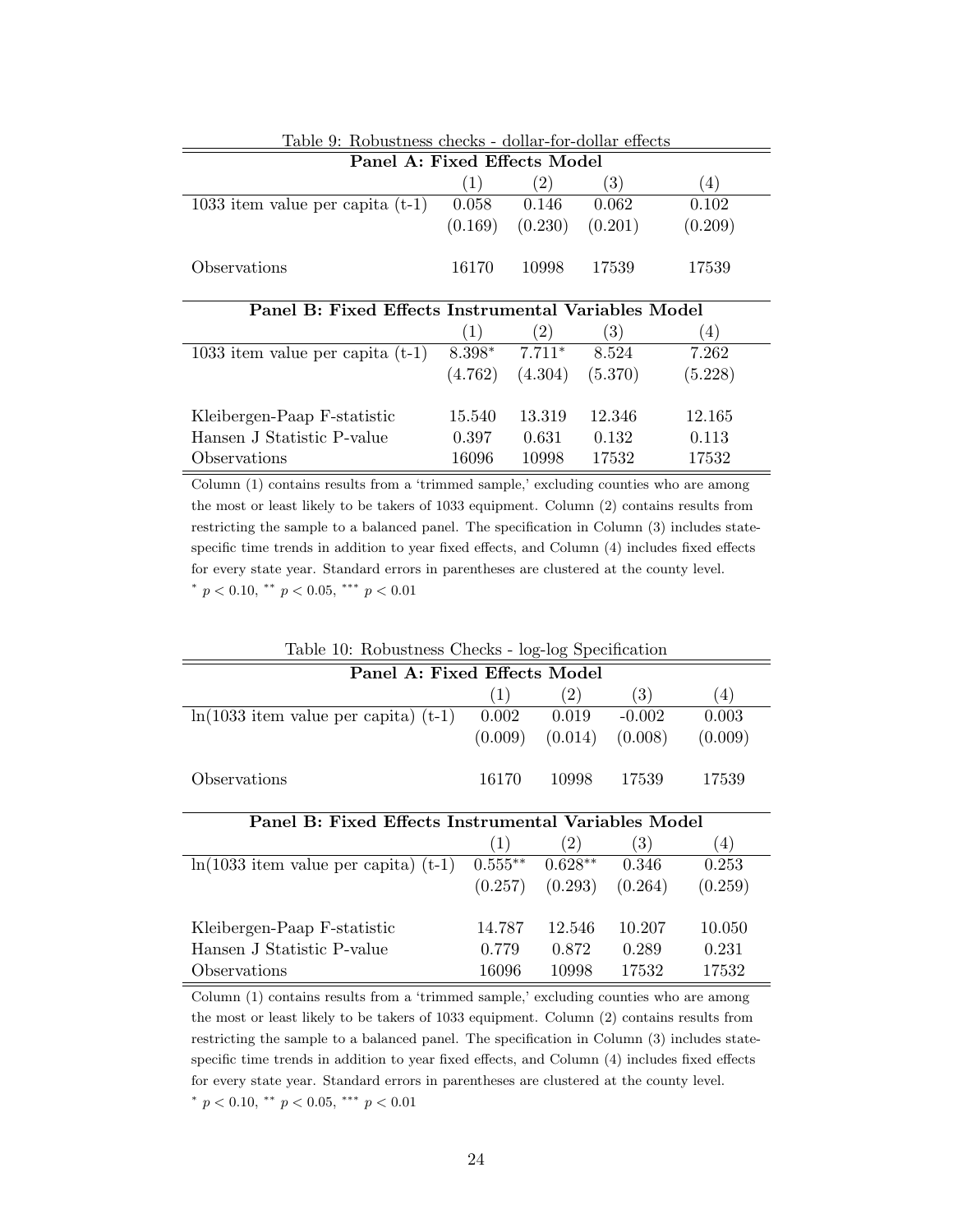fiscal conservatism, for which we use the county's vote in the 2008 presidential election as a proxy. Finally, the size of the county may also lead to heterogeneity in the effects of 1033 receipts. On one hand, larger counties may find it easier to shift resources to provide complementary inputs. Alternatively, the moving of resources between budget areas may simply be more visible in smaller counties.

To investigate heterogeneous effects by equipment type, we split the value of receipts into two categories: vehicle and non-vehicle. While it is not always clear which items will require complementary inputs, vehicles are the most likely candidates. In the absence of additional funds for storage, fuel, maintenance, and possibly personnel who can operate and maintain military vehicles, these items will not be productive inputs for public safety.<sup>[17](#page-24-0)</sup> Table [11](#page-25-0) summarizes estimation results from a specification identical to columns (1) and (2) in Tables [5,](#page-19-0) except that the key covariate in this analysis is either the lagged values of vehicle items or the lagged values of non-vehicle items. For vehicles, the descriptive estimate is a fairly precise zero, while the estimate for non-vehicles indicates some evidence of crowding out. For the causal estimates, however, results indicate that both lagged 1033 vehicle nor non-vehicles values lead to crowding in. However, the IV results for non-vehicle receipts must be interpreted with caution as our instruments are not as strong enough, per [Stock and Yogo](#page-29-7) [\(2005\)](#page-29-7).

In Table [12,](#page-26-0) we question whether the fiscal impact of the 1033 program on local police expenditures depends on the political preferences of counties. We divide the sample into two groups, Democrat and Republican, based on the 2008 U.S. presidential election votes. If the number of votes for the candidate from the Democratic party is above the median in our balanced panel sample, the county is considered as Democrat. Otherwise, the county is considered as Republican. We repeat both FE and FE-IV specifications on each subsample. Results in Table [12](#page-26-0) suggest that crowding in may be more concentrated in Democratic counties. While this may be attributable to difference in ideology, it is also plausible that Democratic counties tend to be larger, more urban counties. As such, they may have larger amounts of funding to move to accommodate requests for additional funding from law enforcement agencies with newly acquired vehicles.

<span id="page-24-0"></span><sup>&</sup>lt;sup>17</sup>We define an item as a vehicle if its FSG is 15 (aircraft and airframe structural components), 16 (aircraft components and accessories), 17 (aircraft launching, landing, and ground handling equipment), 19 (ships, small craft, pontoons, and floating docks), 20 (ship and marine equipment), 23 (ground effect vehicles, motor vehicles, trailers, and cycles), or 24 (tractors). Non-vehicle item values are obtained by simply subtracting the vehicle item values from the total item values at the agency level.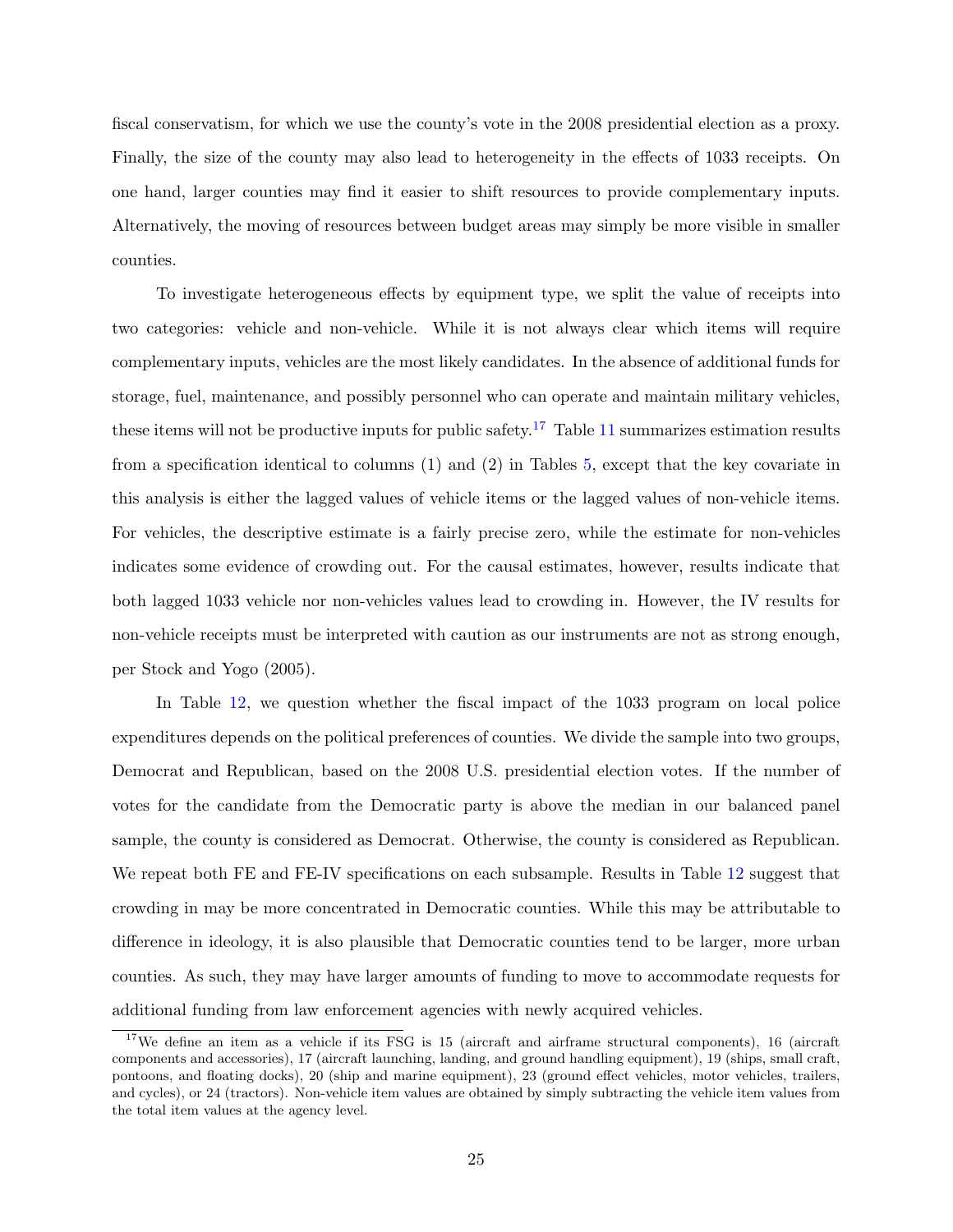|                                                     | $\left(1\right)$ | $\left( 2\right)$ | $\left( 3\right)$ | (4)         |
|-----------------------------------------------------|------------------|-------------------|-------------------|-------------|
|                                                     | Vehicle          |                   |                   | Non-vehicle |
|                                                     | FE               | FE-IV             | FE                | FE-IV       |
| $ln(Vehicle item value per capita_{t-1})$           | 0.005            | $0.609**$         |                   |             |
|                                                     | (0.008)          | (0.304)           |                   |             |
| $ln(Non - vehicle\ item\ value\ per\ capita\ _t-1)$ |                  |                   | $-0.039$          | $2.291*$    |
|                                                     |                  |                   | (0.034)           | (1.349)     |
| Kleibergen-Paap F-statistic                         |                  | 14.176            |                   | 4.263       |
| Hansen J Statistic P-value                          |                  | 0.442             |                   | 0.794       |
| Observations                                        | 17539            | 17532             | 17539             | 17532       |
| County characteristics                              |                  |                   |                   |             |
| Crime controls                                      |                  |                   |                   |             |
| Year fixed effects                                  |                  |                   |                   |             |

<span id="page-25-0"></span>Table 11: Heterogeneous effects of 1033 program on police spending: by item types

Note: We use the unbalanced panel and estimate the baseline equation [\(1\)](#page-14-0) using both FE and FE-IV models. In column (1) and column (2), the dependent variable is the logged value of vehicle items that a county has received through 1033 program. In column (3) and column (4), the dependent variable is the logged value of non-vehicle items. The FE-IV models use both instruments defined in equation [2.](#page-15-1) All dollars are inflation-adjusted using CPI-U-RS and expressed in 2012 U.S. dollars. Standard errors are clustered at the government level and given in parentheses.  $\binom{*}{p}$   $\lt$  0.10,  $\binom{**}{p}$   $\lt$  0.05,  $\binom{***}{p}$  $p < 0.01$ .

# VI Discussion

We investigate the effect of aid-in-kind from the 1033 program on local expenditures for police protection. In sharp contrast to virtually all recent empirical literature on intergovernmental transfers, we find no strong evidence that receipts of 1033 goods crowd out local spending on public safety. Virtually all of our estimated coefficients are positive, and most of instrumental variables results are significant or very close to significant. In other words, we find evidence of a perfect flypaper effect and perhaps some crowding in. In earlier work, [Harris et al.](#page-29-6) [\(2017\)](#page-29-6) find that 1033 receipts may enhance law enforcement capabilities in areas such as drug interdiction. While that paper does not offer a clear mechanism, it is unclear how tactical items in and of themselves will enhance drug interdiction capabilities. However, if 1033 receipts lead to substantive, crowding in, then 1033 receipts may indirectly lead to increases in overall capacity for the provision of public safety, similar to grant programs studied by [Evans and Owens](#page-28-4) [\(2007\)](#page-28-4) and [Mello](#page-29-8) [\(2018\)](#page-29-8).

However, these results are not always sufficiently precise to completely rule out any crowding out effects, and are somewhat sensitive in precision to instrument choice. Nevertheless, they indicate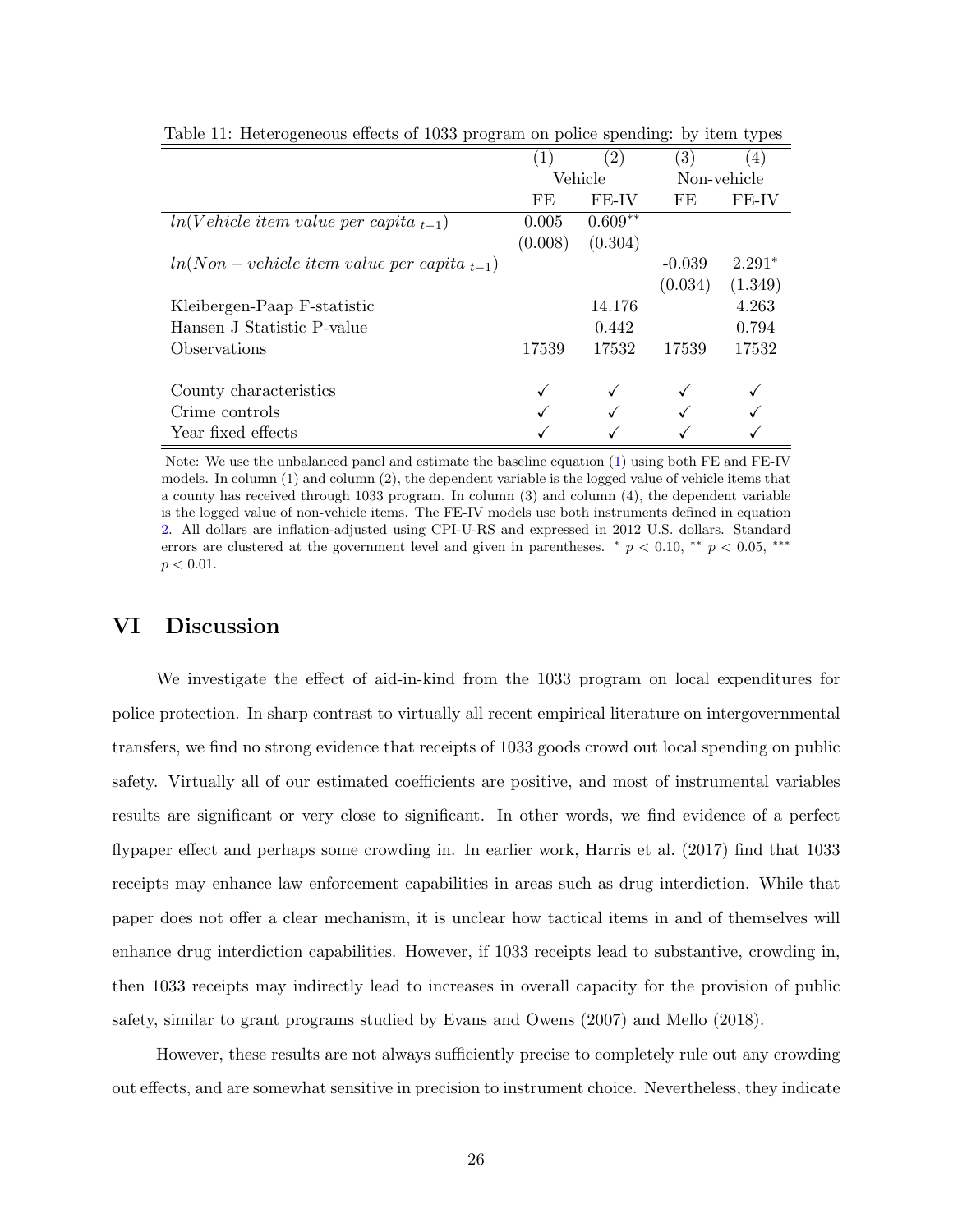<span id="page-26-0"></span>

|                                   |            | $\mathcal{D}_{\mathcal{L}}$ | 3        | 4        |
|-----------------------------------|------------|-----------------------------|----------|----------|
|                                   | Republican |                             |          | Democrat |
|                                   | FE         | FE-IV                       | FE       | FE-IV    |
| $ln(Item value per capita_{t-1})$ | 0.004      | 0.265                       | $-0.006$ | $0.639*$ |
|                                   | (0.012)    | (0.432)                     | (0.012)  | (0.347)  |
| Kleibergen-Paap F-statistic       |            | 4.443                       |          | 8.432    |
| Hansen J Statistic P-value        |            | 0.292                       |          | 0.772    |
| County characteristics            |            |                             |          |          |
| Crime controls                    |            |                             |          |          |
| Year fixed effects                |            |                             |          |          |
| Observations                      |            | 8255                        | 9278     |          |

Table 12: The heterogeneous effects of 1033 program on police spending: by political preferences

Note: We split the unbalanced panel into two groups based on political preferences of counties and estimate the baseline equation [\(1\)](#page-14-0) using both FE and FE-IV models. The sample is restricted to counties whose Democrat vote shares for 2008 U.S. presidential election are less than or equal to the median of the balanced panel ("Republican") in the first two columns and to counties whose Democrat vote shares are greater than the median ("Democrat") in the last two columns. The dependent variable is logged police protection expenditure of county governments per capita. The FE-IV models use the value-land interaction to instrument for the item value. See the note in Table ?? for descriptions of test statistics. All dollars are inflation-adjusted using CPI-U-RS and expressed in 2012 U.S. dollars. Standard errors are clustered at the government level and given in parentheses.  $p < 0.10$ ,  $\alpha^{*} p < 0.05$ ,  $\alpha^{**} p < 0.01$ .

that capital receipts through the 1033 program lead to much less crowding out than other sources of earmarked grants for transportation, law enforcement, and education. Estimated effects of intergovernmental transfers from recent economics papers are summarized in Table [13.](#page-27-2) While the first two estimates from this paper are elasticities rather than level-level effects, FE estimates are centered near zero, which is outside the 95 percent confidence interval for virtually all previous estimates. The FE-IV estimates are significant and bound the result away from zero. We also include the FE and FE-IV result from our level-level specification. This point estimate is also above zero, and the confidence interval implies that there is at most 30 percent crowding out, which is much less than most prior estimates in this literature. Additionally, the FE-IV results, while implausibly large in magnitude, are also statistically significant, favoring crowding in.

The stickiness of the 1033 grants may be attributable to unique features of the program. Unlike other intergovernmental aid programs, 1033 grants are provided in the form of less fungible, non-transferable capital goods and the take-up decision is made by a chief of police rather than local voters or budgetary personnel. The opacity of the process means that there is little if any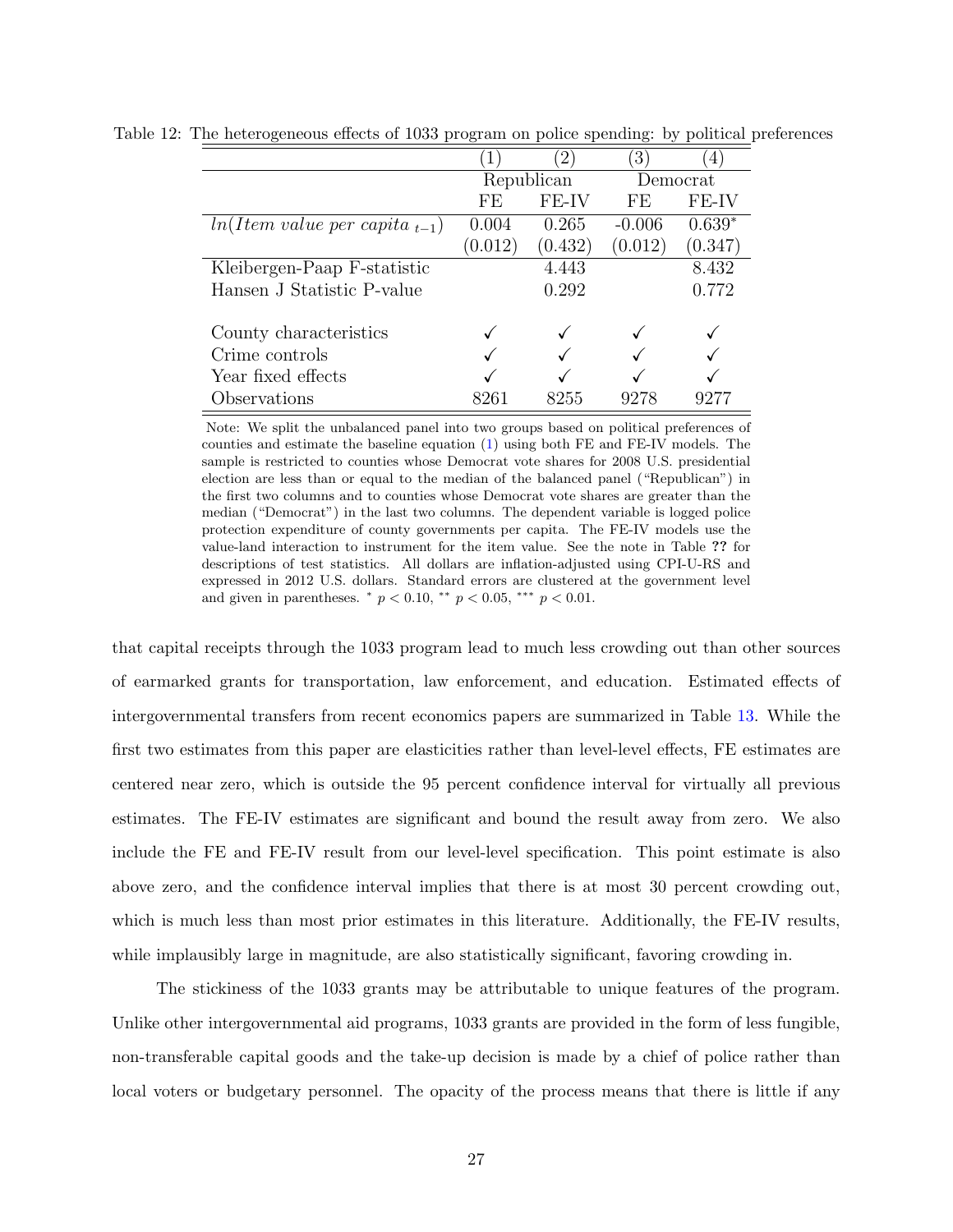| $\text{Author}(s)$               | Program/transfer type                   | Estimates                    |
|----------------------------------|-----------------------------------------|------------------------------|
| Knight $(2002)$                  | Federal Highway Aid                     | $[-0.88(0.42), -1.33(0.53)]$ |
| Baicker and Jacobson (2007)      | Police seizures                         | $[-0.81(0.36), -1.3(0.39)]$  |
| Brooks and Phillips (2008)       | Community Development Block Grant       | $[-0.66(0.31), -0.77(0.39)]$ |
| Lutz $(2010)$                    | New Hampshire's school finance reform   | $[-0.75(0.12), -0.98(0.19)]$ |
| Cascio, Gordon, and Reber (2013) | Introduction of Title I                 | $-0.5(0.08)$                 |
| Vegh and Vuletin (2015)          | Fiscal transfers in Argentina           | $[-1.64(0.19), -1.7(0.22)]$  |
| Bruce et al $(2018)$             | 1033 Grants-in-Kind (FE)                | [0.001 (0.009)]              |
| Bruce et al $(2018)$             | 1033 Grants-in-Kind (FE-IV)             | [0.562 (0.268)]              |
| Bruce et al $(2018)$             | 1033 Grants-in-Kind (FE level-level)    | [0.09(0.21)]                 |
| Bruce et al $(2018)$             | 1033 Grants-in-Kind (FE-IV level-level) | [8.57 (5.02)]                |

<span id="page-27-2"></span>Table 13: Related research on intergovernmental transfers

Note: Ranges of estimates are given in the bracket. Standard errors of estimates are given in the parentheses.

public oversight associated with gear acquisition. While the stickiness of the grant program may be deemed positive when the goal of the grant is to increase the total amount of resources allocated for a public good in a specific category, the lack of local oversight raises questions regarding welfare consequences of the 1033 program.

Due to data limitations, we leave for future work the question of which specific features of the program are necessary to achieve perfect stickiness. Understanding which features (lack of transparency, weak fungibility, or application below the level of budget authority) leads to stickiness or crowd in would be of great value in designing future grants in contexts where crowd out is highly undesirable. Each such feature, however, leads to some inefficiency and reduces total welfare compared to lump-sum cash transfers. However, when either paternalistic motivations or the desire to capitalize on positive externalities motivates the grant, programs that share some structural or administrative features of the 1033 program may be more effective in preventing the crowd out of intergovernmental transfers.

### References

- <span id="page-27-1"></span>Alesina, A., R. Baqir, and W. Easterly (1999). Public goods and ethnic divisions. Quarterly Journal of Economics 114:4, 1243–1284.
- <span id="page-27-0"></span>Baicker, K. and M. Jacobson (2007). Finders keepers: Forfeiture laws, policing incentives and local budgets. Journal of Public Economics 91, 2113–2136.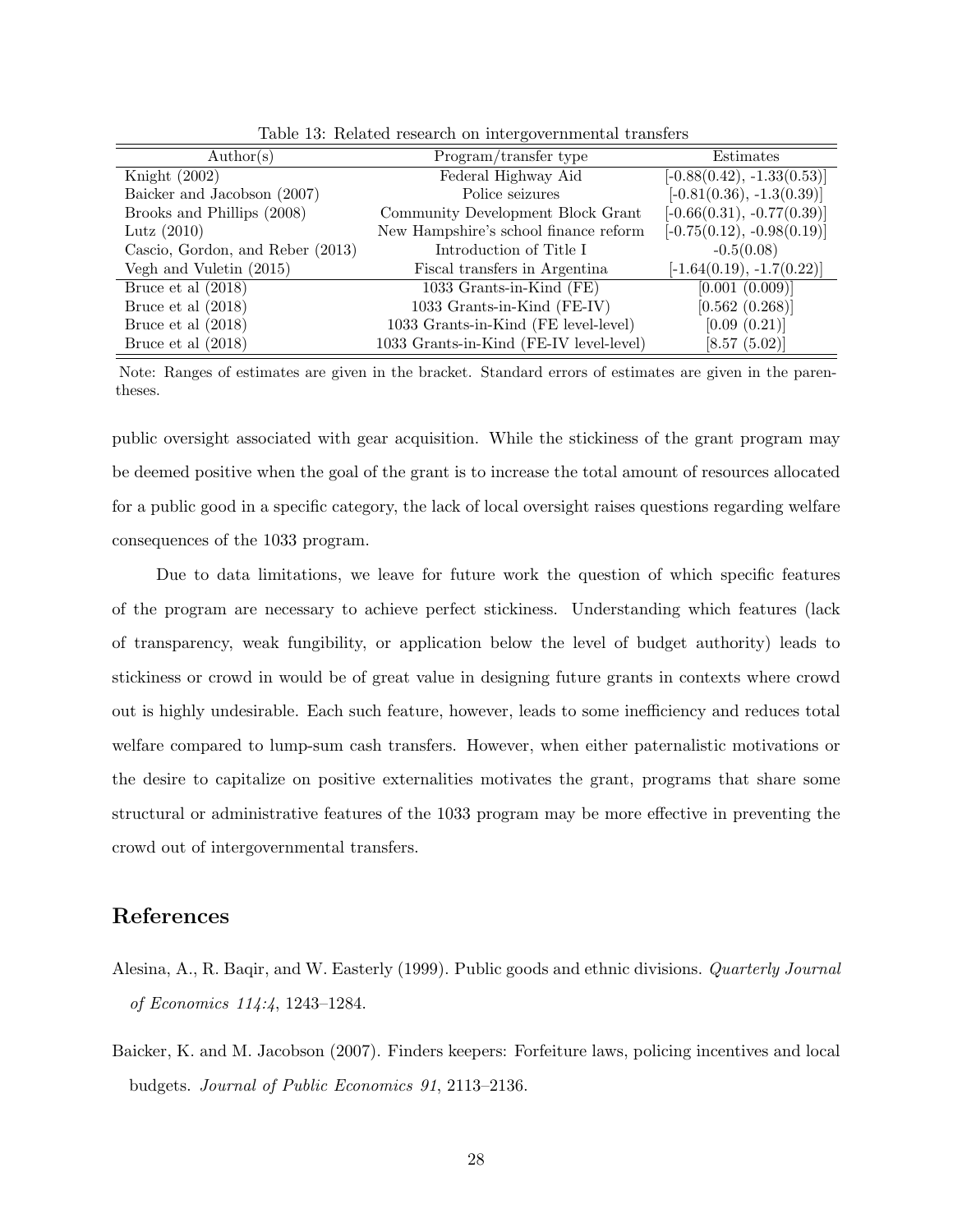- <span id="page-28-3"></span>Baicker, K. and D. Staiger (2005). Fiscal shenanigans, targeted federal health care funds, and patient mortality. Quarterly Journal of Economics 120(1), 345–386.
- <span id="page-28-0"></span>Bradford, D. and W. E. Oates (1971). The analysis of revenue sharing in a new approach to collective fiscal decisions. Quarterly Journal of Economics 85(3), 416–439.
- Brooks, L. and J. H. Phillips (2008). An institutional explanation for the stickiness of federal grants. Journal of Law, Economics, and Organization 26(1), 263–284.
- <span id="page-28-6"></span>Brooks, L., J. H. Phillips, and M. Sinitsyn (2011). The cabals of a few or the confusion of a multitude: The institutional trade-off between representation and governance. American Economic Journal: Economic Policy 3(1), 1–24.
- <span id="page-28-10"></span>Carruthers, C. K. and M. H. Wanamaker (2013). Closing the gap? The effect of private philanthropy on the provision of African-American schooling in the US south. Journal of Public Economics 101, 53–67.
- <span id="page-28-2"></span>Cascio, E. U., N. Gordon, and S. Reber (2013). Local Responses to Federal Grants: Evidence from the Introduction of Title I in the South. American Economic Journal: Economic Policy  $5(3)$ , 126–159.
- <span id="page-28-9"></span>Cunha, J. M. (2014). Testing paternalism: Cash versus in-kind transfers. American Economic Journal: Applied Economics  $6(2)$ , 195.
- <span id="page-28-8"></span>Currie, J. and F. Gahvari (2008). Transfers in cash and in-kind: Theory meets the data. Journal of Economic Literature 46(2), 333–383.
- <span id="page-28-4"></span>Evans, W. N. and E. G. Owens (2007). C.O.P.S. and crime. Journal of Public Economics 91, 181–201.
- <span id="page-28-5"></span>Filimon, R., T. Romer, and H. Rosenthal (1982). Asymmetric information and agenda control: The bases of monopoly power in public spending. Journal of Public Economics  $17(1)$ , 51–70.
- <span id="page-28-7"></span>Glaeser, E. L. (2012). Urban public finance. *NBER Working Paper Series w18244*.
- <span id="page-28-1"></span>Gordon, N. (2004). Do federal grants boost school spending? Evidence from Title I. Journal of Public Economics 88, 1771–1792.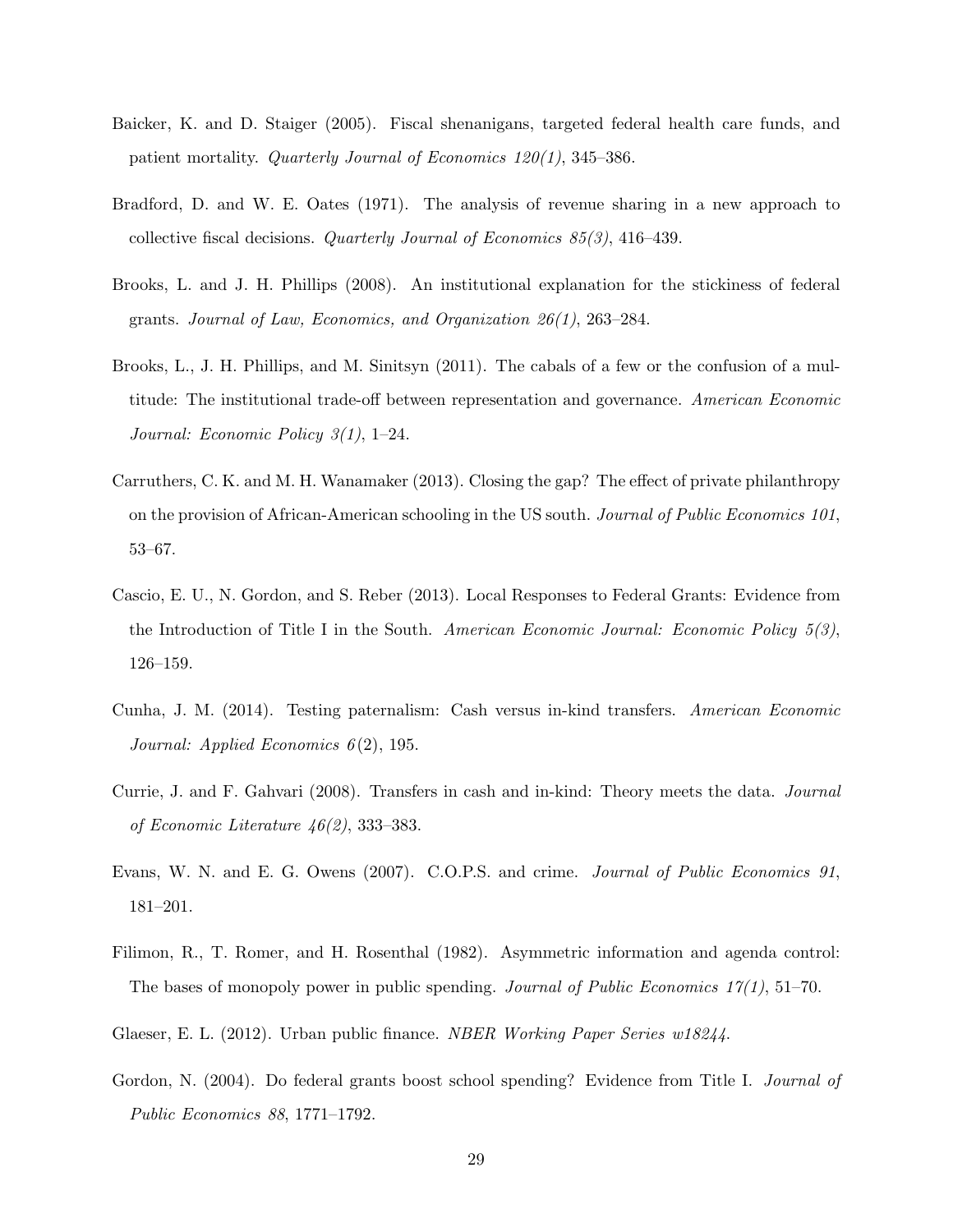- <span id="page-29-5"></span>Gruber, J. and K. Simon (2008). Crowd-out 10 years later: Have recent public insurance expansions crowded out private health insurance? Journal of health economics  $27(2)$ , 201–217.
- <span id="page-29-6"></span>Harris, M. C., J. Park, D. J. Bruce, and M. N. Murray (2017). Peacekeeping force: Effects of providing tactical equipment to local law enforcement. American Economic Journal: Economic Policy Forthcoming.
- <span id="page-29-1"></span>Hines, J. R. and R. H. Thaler (1995). The flypaper effect. *Journal of Economic Perspectives*  $9/4$ . 217–226.
- <span id="page-29-2"></span>Knight, B. (2002). Endogenous federal grants and crowd-out government spending: Theory and evidence from the federal highway aid program. American Economic Review 92(1), 71–92.
- Lundqvist, H. (2015). Granting public or private consumption? Effects of grants on local public spending and income taxes. International Journal of Tax and Public Finance  $22(1)$ , 41–72.
- <span id="page-29-0"></span>Lutz, B. (2010). Taxation with representation: Intergovernmental grants in a plebiscite democracy. The Review of Economics and Statistics 92(2), 316–332.
- <span id="page-29-8"></span>Mello, S. (2018). More COPS, Less Crime. Journal of Public Economics 172, 174–200.
- Nunn, N. and N. Qian (2011). The potato's contribution to population and urbanization: Evidence from a historical experiment. Quarterly Journal of Economics 126(2), 593–650.
- <span id="page-29-4"></span>Payne, A. A. (2009). Does government funding change behavior? An empirical analysis of crowd out. In J. R. Brown and J. M. Poterba (Eds.), Tax Policy and the Economy, Volume 23. University of Chicago Press.
- Singhal, M. (2008). Special interest groups and the allocation of public funds. Journal of Public Economics 92, 548–564.
- <span id="page-29-7"></span>Stock, J. H. and M. Yogo (2005). Testing for weak instruments in linear iv regression. In D. W. K. Andrews and J. H. Stock (Eds.), Identification and Inference for Econometric Models: Essays in Honor of Thomas Rothenberg, New York, NY. Cambridge University Press.
- <span id="page-29-3"></span>Strumpf, K. S. (1998). A predictive index for the flypaper effect. Journal of Public Economics 69, 389–412.